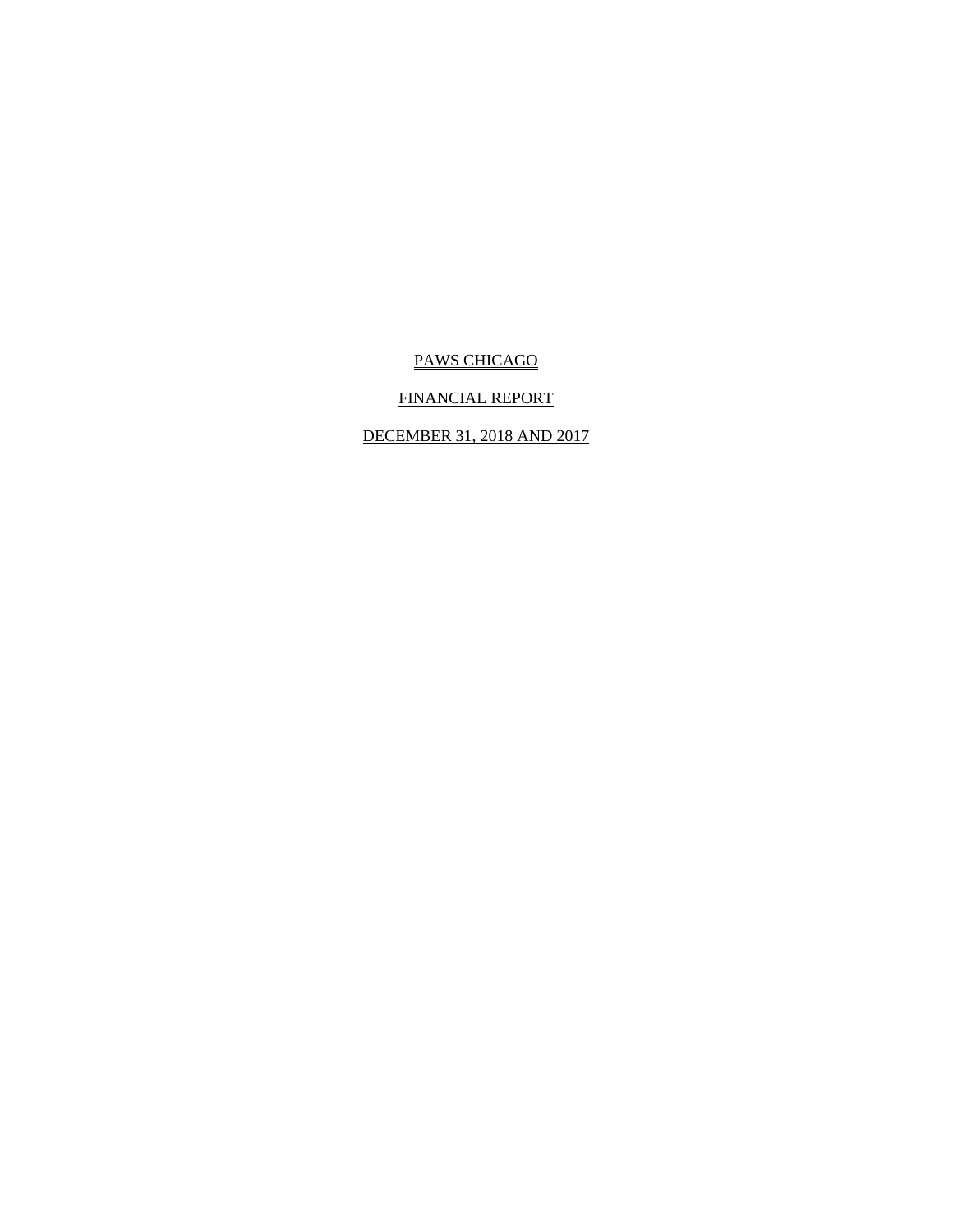

O'HARE PLAZA 8745 WEST HIGGINS ROAD **SUITE 200** CHICAGO, ILLINOIS 60631

TEL: (312) 263-2700 FAX: (312) 263-6935 WWW.BK-CPA.COM

# INDEPENDENT AUDITOR'S REPORT

To the Board of Directors PAWS Chicago Chicago, Illinois

We have audited the accompanying financial statements of PAWS Chicago, which comprise the statements of financial position as of December 31, 2018 and 2017, and the related statements of activities, functional expenses, and cash flows for the years then ended, and the related notes to the financial statements.

# **Management's Responsibility for the Financial Statements**

Management is responsible for the preparation and fair presentation of these financial statements in accordance with accounting principles generally accepted in the United States of America; this includes the design, implementation, and maintenance of internal control relevant to the preparation and fair presentation of financial statements that are free from material misstatement, whether due to fraud or error.

### **Auditor's Responsibility**

Our responsibility is to express an opinion on these financial statements based on our audits. We conducted our audits in accordance with auditing standards generally accepted in the United States of America. Those standards require that we plan and perform the audit to obtain reasonable assurance about whether the financial statements are free from material misstatement.

An audit involves performing procedures to obtain audit evidence about the amounts and disclosures in the financial statements. The procedures selected depend on the auditor's judgment, including the assessment of the risks of material misstatement of the financial statements, whether due to fraud or error. In making those risk assessments, the auditor considers internal control relevant to the entity's preparation and fair presentation of the financial statements in order to design audit procedures that are appropriate in the circumstances, but not for the purpose of expressing an opinion on the effectiveness of the entity's internal control. Accordingly, we express no such opinion. An audit also includes evaluating the appropriateness of the accounting policies used and the reasonableness of significant accounting estimates made by management, as well as evaluating the overall presentation of the financial statements.

We believe that the audit evidence we have obtained is sufficient and appropriate to provide a basis for our audit opinion.

# **Opinion**

In our opinion, the financial statements referred to above present fairly, in all material respects, the financial position of PAWS Chicago as of December 31, 2018 and 2017, and the changes in its net assets and its cash flows for the years then ended in accordance with accounting principles generally accepted in the United States of America.

# **Other Matter**

As described in Note 1, the Company adopted Accounting Standards Update (ASU) 2016-14, *Not-For-Profit Entities (Topic 958): Presentation of Financial Statements of Not-For-Profit Entities* during the year ended December 31, 2018. Our opinion is not modified with respect to this matter.

Bandley and Kiener, L.L.P.

Certified Public Accountants

October 17, 2019

MEMBERS: AMERICAN INSTITUTE OF CPA'S . ILLINOIS CPA SOCIETY AN INDEPENDENT MEMBER OF THE BDO ALLIANCE USA

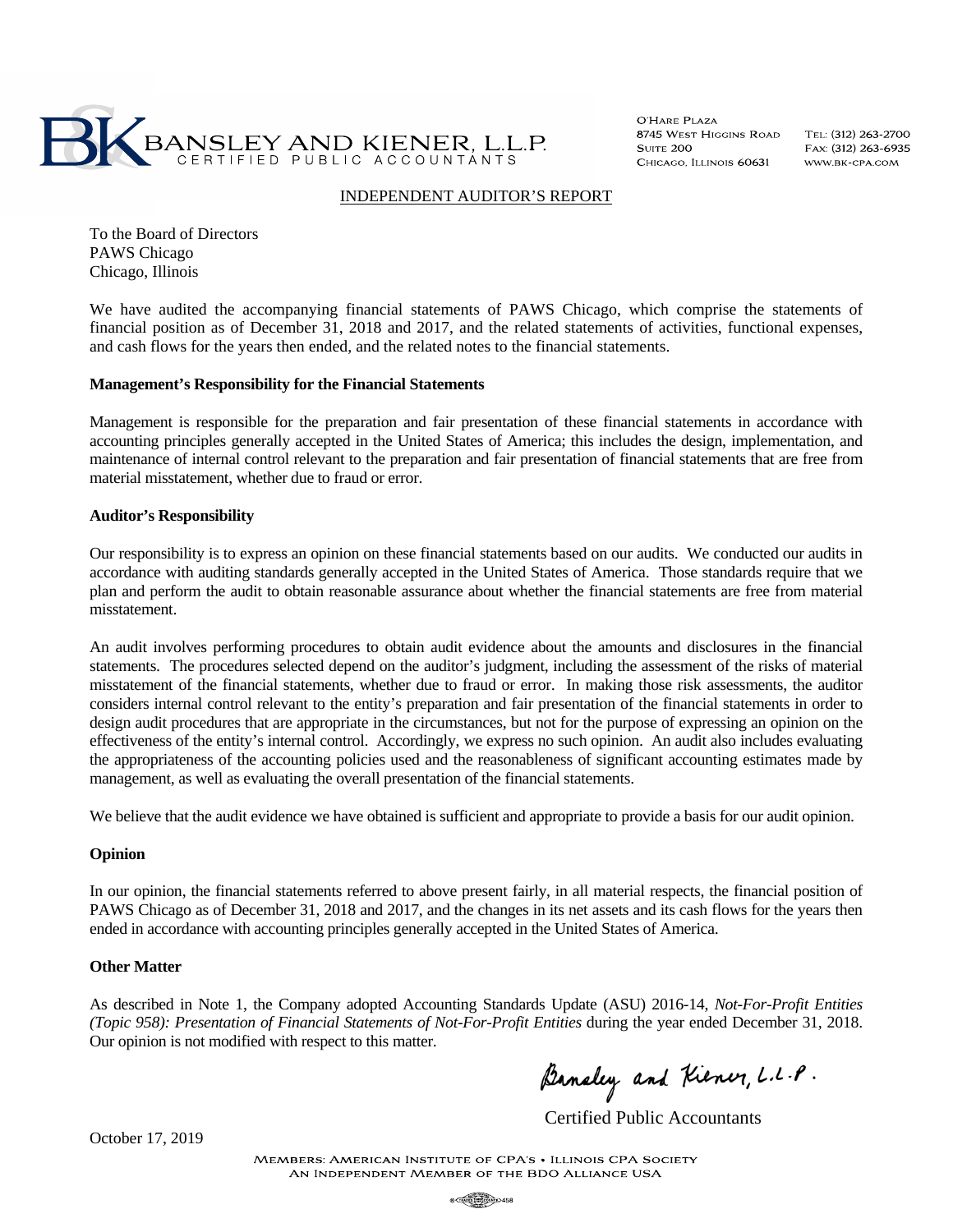# STATEMENTS OF FINANCIAL POSITION DECEMBER 31, 2018 AND 2017

| <b>ASSETS</b>                       | 2018                       | 2017            |
|-------------------------------------|----------------------------|-----------------|
|                                     |                            |                 |
| Cash                                | 3,951,166<br><sup>\$</sup> | 3,489,990<br>S. |
| Investments, at fair value          | 40,831,633                 | 39,241,240      |
| Unconditional promises to give, net | 2,147,003                  | 2,290,800       |
| Accounts receivable                 | 381,244                    | 1,012,271       |
| Inventories                         | 90,615                     | 115,660         |
| Prepaid expenses                    | 334,639                    | 330,394         |
| Accrued interest and dividends      |                            |                 |
| Property and equipment, net         | 12,455,598                 | 12,147,586      |
| Total assets                        | \$60,191,898               | \$58,627,941    |
| <b>LIABILITIES AND NET ASSETS</b>   |                            |                 |
| Accounts payable                    | \$<br>330,313              | \$<br>487,463   |
| Accrued expenses                    | 300,962                    | 237,221         |
| Deferred revenue                    | 206,505                    | 168,658         |
| <b>Total liabilities</b>            | 837,780                    | 893,342         |
| Net assets                          |                            |                 |
| Without donor restrictions          | 42,480,547                 | 43,410,693      |
| With donor restrictions             | 16,873,571                 | 14,323,906      |
| Total net assets                    | 59,354,118                 | 57,734,599      |
| Total liabilities and net assets    | \$60,191,898               | \$58,627,941    |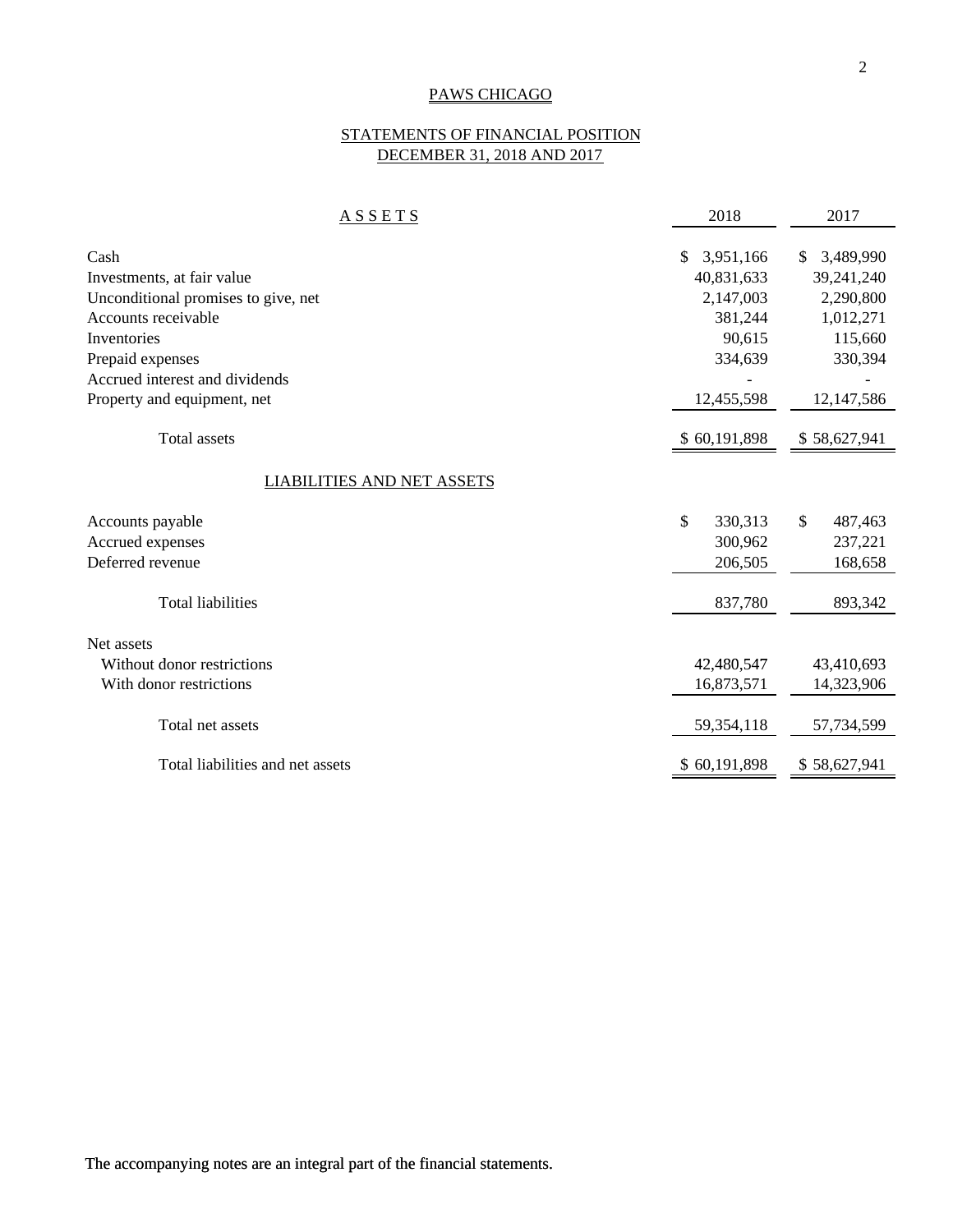# STATEMENTS OF ACTIVITIES YEARS ENDED DECEMBER 31, 2018 AND 2017

|                                       |              |                                                       |              | 2018                     |                          |                                                       |                           |                   |                          |              | 2017        |                          |                                                       |             |
|---------------------------------------|--------------|-------------------------------------------------------|--------------|--------------------------|--------------------------|-------------------------------------------------------|---------------------------|-------------------|--------------------------|--------------|-------------|--------------------------|-------------------------------------------------------|-------------|
|                                       |              | WITHOUT DONOR RESTRICTIONS<br>WITH DONOR RESTRICTIONS |              |                          |                          | WITHOUT DONOR RESTRICTIONS<br>WITH DONOR RESTRICTIONS |                           |                   |                          |              |             |                          |                                                       |             |
|                                       |              | Board                                                 |              | Purpose                  | Perpetual                |                                                       |                           | Board             |                          | Purpose      | Perpetual   |                          |                                                       |             |
|                                       | Operations   | Designated                                            | Total        | Restricted               | In Nature                | Total                                                 | Total                     | <b>Operations</b> | Designated               | Total        | Restricted  | In Nature                | Total                                                 | Total       |
| <b>REVENUE</b>                        |              |                                                       |              |                          |                          |                                                       |                           |                   |                          |              |             |                          |                                                       |             |
| Program service fees:                 |              |                                                       |              |                          |                          |                                                       |                           |                   |                          |              |             |                          |                                                       |             |
| Adoption centers                      | \$1,019,474  | - \$<br>$\sim$                                        | \$1,019,474  | <b>S</b>                 |                          | - \$<br>$\sim$                                        | 1,019,474<br>$\mathbb{S}$ | \$1,051,425       | -\$<br>$\sim$            | \$1,051,425  | - S         | -\$                      | \$                                                    | \$1,051,425 |
| Admission centers                     | 655          | $\sim$                                                | 655          |                          |                          |                                                       | 655                       | 1,250             |                          | 1,250        |             |                          |                                                       | 1,250       |
| Spay/neuter clinic                    | 817,301      | $\sim$                                                | 817,301      |                          |                          |                                                       | 817,301                   | 867,056           | $\overline{\phantom{0}}$ | 867,056      |             |                          |                                                       | 867,056     |
| Training center                       | 159,704      | $\sim$                                                | 159,704      | $\overline{\phantom{a}}$ |                          | $\sim$                                                | 159,704                   | 151,343           | $\sim$                   | 151,343      |             |                          |                                                       | 151,343     |
| Contributions                         | 7,381,102    | 609,430                                               | 7,990,532    | 1,372,294                | 2,446,078                | 3,818,372                                             | 11,808,904                | 5,031,895         | 1,204,762                | 6,236,657    | 2,738,464   | 1,719,419                | 4,457,883                                             | 10,694,540  |
| Contributions - in kind               | 919,572      | $\sim$                                                | 919,572      | $\overline{\phantom{a}}$ | $\overline{\phantom{a}}$ | $\sim$                                                | 919,572                   | 618,965           | $\sim$                   | 618,965      | $\sim$      | $\overline{\phantom{a}}$ | $\sim$                                                | 618,965     |
| Investment income                     | 1,637,804    | $\sim$                                                | 1,637,804    | $\sim$                   |                          | $\overline{\phantom{a}}$                              | 1,637,804                 | 1,194,814         | $\sim$                   | 1,194,814    |             |                          | $\sim$                                                | 1,194,814   |
| Net gain (loss) on investments        | (5,417,886)  | $\sim$                                                | (5,417,886)  |                          |                          | $\overline{\phantom{a}}$                              | (5,417,886)               | 3,842,550         | $\sim$                   | 3,842,550    |             |                          | $\sim$                                                | 3,842,550   |
| Special events                        | 3,448,389    | $\sim$                                                | 3,448,389    |                          |                          | $\sim$                                                | 3,448,389                 | 3,645,942         | $\sim$                   | 3,645,942    |             |                          | $\overline{\phantom{a}}$                              | 3,645,942   |
| Other income                          | 104,709      | $\sim$                                                | 104,709      |                          |                          | $\overline{\phantom{a}}$                              | 104,709                   | 72,538            |                          | 72,538       |             |                          |                                                       | 72,538      |
| Net assets released from restrictions | 1,268,707    | $\overline{\phantom{a}}$                              | 1,268,707    | (1,268,707)              |                          | (1,268,707)                                           |                           | 1,201,001         |                          | 1,201,001    | (1,201,001) |                          | (1,201,001)                                           |             |
| Total revenue                         | 11,339,531   | 609,430                                               | 11,948,961   | 103,587                  | 2,446,078                | 2,549,665                                             | 14,498,626                | 17,678,779        | 1,204,762                | 18,883,541   | 1,537,463   | 1,719,419                | 3,256,882                                             | 22,140,423  |
| <b>EXPENSES</b>                       |              |                                                       |              |                          |                          |                                                       |                           |                   |                          |              |             |                          |                                                       |             |
| Program services:                     |              |                                                       |              |                          |                          |                                                       |                           |                   |                          |              |             |                          |                                                       |             |
| Rescue and recovery center            | 4,206,093    |                                                       | 4,206,093    |                          |                          |                                                       | 4,206,093                 | 3,691,512         | $\sim$                   | 3,691,512    |             |                          |                                                       | 3,691,512   |
| Spay/neuter clinic                    | 1,703,850    | $\overline{\phantom{a}}$                              | 1,703,850    |                          |                          |                                                       | 1,703,850                 | 1,442,981         |                          | 1,442,981    |             |                          |                                                       | 1,442,981   |
|                                       |              | $\sim$                                                |              |                          |                          | $\sim$                                                |                           |                   | $\sim$                   |              |             |                          | $\sim$                                                |             |
| Adoption centers                      | 2,051,669    | $\sim$                                                | 2,051,669    |                          |                          | $\overline{\phantom{a}}$                              | 2,051,669                 | 1,768,841         | $\sim$                   | 1,768,841    |             |                          |                                                       | 1,768,841   |
| Community outreach                    | 566,146      | $\sim$                                                | 566,146      |                          |                          |                                                       | 566,146                   | 456,650           | $\sim$                   | 456,650      |             |                          |                                                       | 456,650     |
| Volunteer program                     | 387,048      |                                                       | 387,048      |                          |                          |                                                       | 387,048                   | 350,411           |                          | 350,411      |             |                          |                                                       | 350,411     |
| Community development                 | 848,288      | $\sim$                                                | 848,288      | $\sim$                   | $\overline{\phantom{a}}$ |                                                       | 848,288                   | 755,149           | $\sim$                   | 755,149      | $\sim$      |                          |                                                       | 755,149     |
|                                       | 9,763,094    | $\sim$                                                | 9,763,094    | $\sim$                   | $\sim$                   | $\sim$                                                | 9,763,094                 | 8,465,544         | $\sim$                   | 8,465,544    | $\sim$      | $\sim$                   | $\sim$                                                | 8,465,544   |
| Supporting services:                  |              |                                                       |              |                          |                          |                                                       |                           |                   |                          |              |             |                          |                                                       |             |
| Management and general                | 804,814      | $\overline{\phantom{a}}$                              | 804,814      |                          |                          |                                                       | 804,814                   | 724,835           | $\overline{\phantom{a}}$ | 724,835      |             |                          |                                                       | 724,835     |
| Special events                        | 1,787,515    | $\sim$                                                | 1,787,515    |                          |                          | $\sim$                                                | 1,787,515                 | 1,616,090         | $\sim$                   | 1,616,090    |             |                          |                                                       | 1,616,090   |
| Fundraising                           | 523,684      |                                                       | 523,684      | $\overline{\phantom{a}}$ |                          |                                                       | 523,684                   | 440,182           |                          | 440,182      |             |                          |                                                       | 440,182     |
|                                       | 3,116,013    |                                                       | 3,116,013    |                          |                          |                                                       | 3,116,013                 | 2,781,107         |                          | 2,781,107    |             |                          |                                                       | 2,781,107   |
| Total expenses                        | 12,879,107   | $\sim$                                                | 12,879,107   | $\sim$                   | $\overline{\phantom{a}}$ | $\sim$                                                | 12,879,107                | 11,246,651        | $\sim$                   | 11,246,651   | $\sim$      | $\sim$                   | $\sim$                                                | 11,246,651  |
|                                       |              |                                                       |              |                          |                          |                                                       |                           |                   |                          |              | 1,537,463   |                          |                                                       |             |
| Change in net assets                  | (1,539,576)  | 609,430                                               | (930, 146)   | 103,587                  | 2,446,078                | 2,549,665                                             | 1,619,519                 | 6,432,128         | 1,204,762                | 7,636,890    |             | 1,719,419                | 3,256,882                                             | 10,893,772  |
| Net assets at beginning of year       | 16,323,978   | 27,086,715                                            | 43,410,693   | 8,389,610                | 5,934,296                | 14,323,906                                            | 57,734,599                | 14,691,850        | 21,081,953               | 35,773,803   | 6,852,147   | 4,214,877                | 11,067,024                                            | 46,840,827  |
| Designation of net assets             | (2,000,000)  | 2,000,000                                             |              |                          |                          |                                                       |                           | (4,800,000)       | 4,800,000                |              |             |                          |                                                       |             |
| Net assets at end of year             | \$12,784,402 | \$29,696,145                                          | \$42,480,547 | \$ 8,493,197             | \$ 8,380,374             | \$16,873,571                                          | \$59,354,118              | \$16,323,978      | \$27,086,715             | \$43,410,693 |             |                          | $$8,389,610$ $$5,934,296$ $$14,323,906$ $$57,734,599$ |             |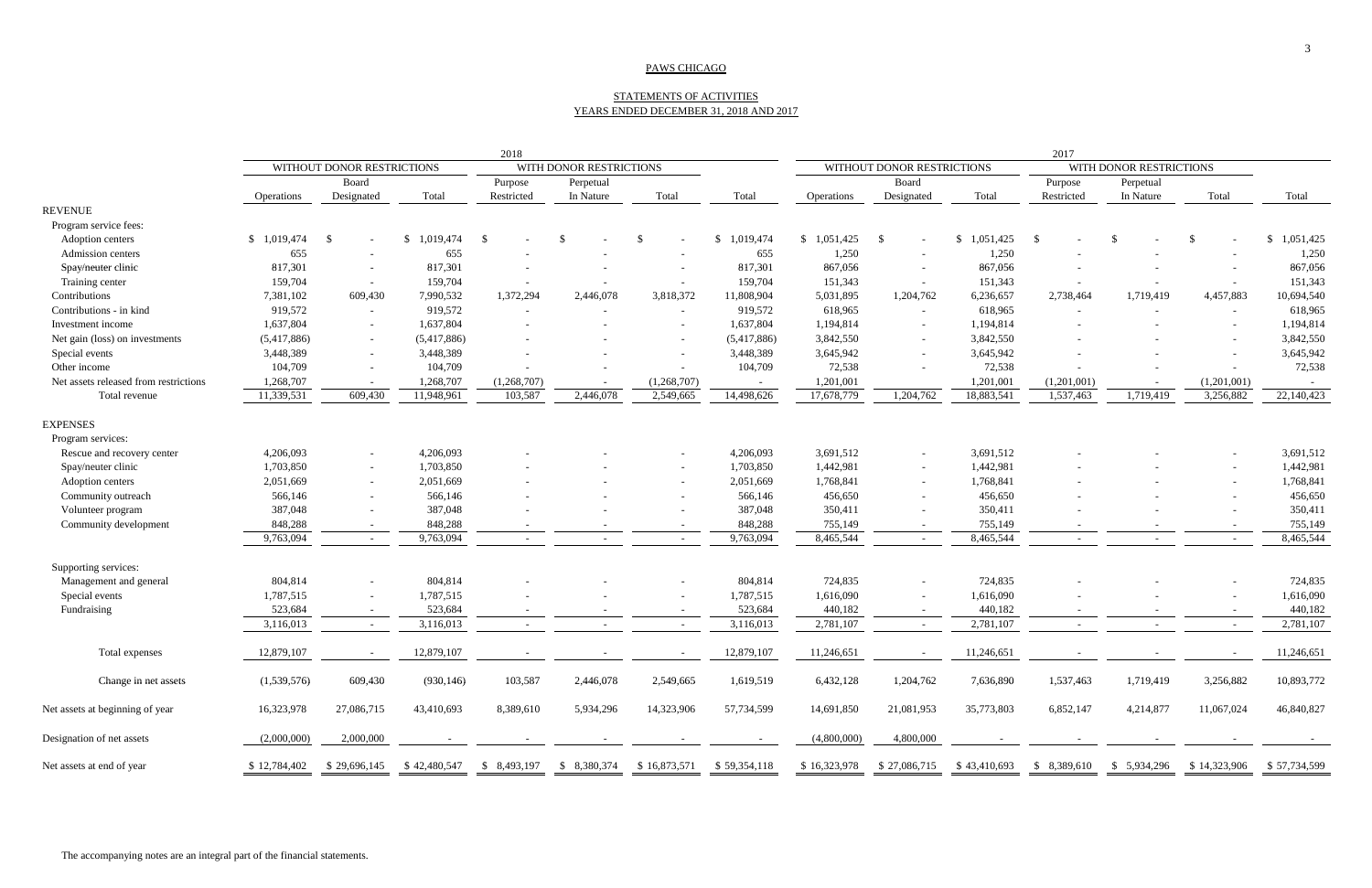# STATEMENT OF FUNCTIONAL EXPENSES YEAR ENDED DECEMBER 31, 2018

|                          | <b>Program Services</b> |                          |                          |                |                          |                          |                            |                          | <b>Supporting Services</b> |              |                         |              |
|--------------------------|-------------------------|--------------------------|--------------------------|----------------|--------------------------|--------------------------|----------------------------|--------------------------|----------------------------|--------------|-------------------------|--------------|
|                          | Rescue                  | Spay/Neuter              | Adoption                 | Community      | Volunteer                | Community                | <b>Total Program</b>       | Management               | Special                    | Fund         | <b>Total Supporting</b> |              |
|                          | and Recovery            | Clinic                   | Centers                  | Outreach       | Program                  | Development              | Services                   | And General              | Events                     | Raising      | Services                | Total        |
| <b>EXPENSES</b>          |                         |                          |                          |                |                          |                          |                            |                          |                            |              |                         |              |
| Compensation             | 2,082,847               | 851,729<br>-\$           | 848,095<br><sup>\$</sup> | \$341,369      | \$245,854                | 376,694                  | 4,746,588<br><sup>\$</sup> | 366,571<br><sup>\$</sup> | 214,670                    | 52,886<br>\$ | 634,127<br><sup>S</sup> | \$5,380,715  |
| Benefits and taxes       | 285,380                 | 157,830                  | 124,972                  | 41,427         | 43,737                   | 55,651                   | 708,997                    | 56,142                   | 30,228                     | 7,752        | 94,122                  | 803,119      |
| Animal care supplies     | 561,388                 | 18,462                   | 3,058                    | 3,018          | 48                       | 320                      | 586,294                    |                          | 160                        |              | 160                     | 586,454      |
| Medical supplies         | 552,619                 | 230,275                  | 660                      | 96,913         |                          |                          | 880,467                    | $\overline{\phantom{a}}$ | $\overline{\phantom{0}}$   |              |                         | 880,467      |
| Merchandise cost         |                         |                          |                          |                | 656                      | 16,605                   | 17,261                     |                          | 108,826                    | 87           | 108,913                 | 126,174      |
| Professional fees        | 136,980                 | 67,015                   | 78,178                   | 6,826          | 24,301                   | 124,148                  | 437,448                    | 204,062                  | 84,413                     | 195,427      | 483,902                 | 921,350      |
| Office supplies          | 119,565                 | 35,044                   | 57,635                   | 8,716          | 24,068                   | 14,825                   | 259,853                    | 25,162                   | 228,092                    | 1,125        | 254,379                 | 514,232      |
| Advertising              |                         |                          | 3,940                    | $\sim$         |                          | 1,750                    | 5,690                      |                          | 1,832                      | 1,750        | 3,582                   | 9,272        |
| Event catering and food  |                         |                          |                          |                | 7,496                    | 769                      | 8,265                      | 566                      | 725,497                    | 7,754        | 733,817                 | 742,082      |
| Bad debt expense         |                         |                          | 150,346                  |                |                          |                          | 150,346                    | $\sim$                   | $\overline{\phantom{a}}$   | 15,000       | 15,000                  | 165,346      |
| Dues and subscriptions   | 1,911                   | 1,332                    | 793                      | $\overline{7}$ | $\overline{\phantom{0}}$ | 126                      | 4,169                      | 1,503                    | 31                         | 627          | 2,161                   | 6,330        |
| Conferences and seminars | 4,100                   | 3,469                    | 124                      | 316            |                          | 34                       | 8,043                      | 11                       | $\overline{\phantom{a}}$   |              | 11                      | 8,054        |
| Depreciation             | 53,107                  | 131,758                  | 291,325                  | 12,391         | 5,278                    | 24,763                   | 518,622                    | 38,754                   | 23,460                     | 2,607        | 64,821                  | 583,443      |
| Insurance expense        | 12,572                  | 2,343                    | 5,650                    | 7,041          | 2,428                    | 6,211                    | 36,245                     | 9,445                    | 6,332                      | 667          | 16,444                  | 52,689       |
| Technology expense       | 92,678                  | 33,488                   | 100,823                  | 11,320         | 11,936                   | 8,885                    | 259,130                    | 76,373                   | 19,660                     | 3,462        | 99,495                  | 358,625      |
| Printing and production  | 81,156                  | 57,179                   | 38,583                   | 1,832          | 754                      | 146,424                  | 325,928                    | 2,067                    | 27,569                     | 151,705      | 181,341                 | 507,269      |
| Postage                  | 66,494                  | 46,563                   | 38,320                   | 1,800          | 522                      | 56,970                   | 210,669                    | 4,236                    | 25,836                     | 78,919       | 108,991                 | 319,660      |
| Repairs and maintenance  | 62,548                  | 28,429                   | 70,514                   | 8,230          | 3,288                    | 3,853                    | 176,862                    | 6,488                    | 3,698                      | 1,485        | 11,671                  | 188,533      |
| Telephone and internet   | 28,938                  | 8,161                    | 57,223                   | 4,354          | 320                      | $\overline{\phantom{a}}$ | 98,996                     | 7,374                    | 3,439                      |              | 10,813                  | 109,809      |
| Travel, meals and auto   | 24,873                  | 1,777                    | 3,779                    | 10,981         | 14,021                   | 5,912                    | 61,343                     | 1,751                    | 3,370                      | 1,686        | 6,807                   | 68,150       |
| Occupancy                | 38,883                  | 28,978                   | 114,718                  | 5,902          | 2,199                    | 4,120                    | 194,800                    | 4,165                    | 13,600                     | 735          | 18,500                  | 213,300      |
| Training reimbursement   |                         | $\overline{\phantom{a}}$ | 58,500                   |                |                          |                          | 58,500                     |                          |                            |              |                         | 58,500       |
| Rental fees              | 54                      | 18                       | 4,433                    | 3,703          | 142                      | 228                      | 8,578                      | 144                      | 266,802                    | 10           | 266,956                 | 275,534      |
| Total expenses           | 4,206,093               | \$1,703,850              | \$2,051,669              | \$566,146      | \$387,048                | 848,288<br>-SS           | 9,763,094<br><sup>S</sup>  | 804,814<br><sup>\$</sup> | 1,787,515<br>\$            | \$523,684    | 3,116,013<br>-S         | \$12,879,107 |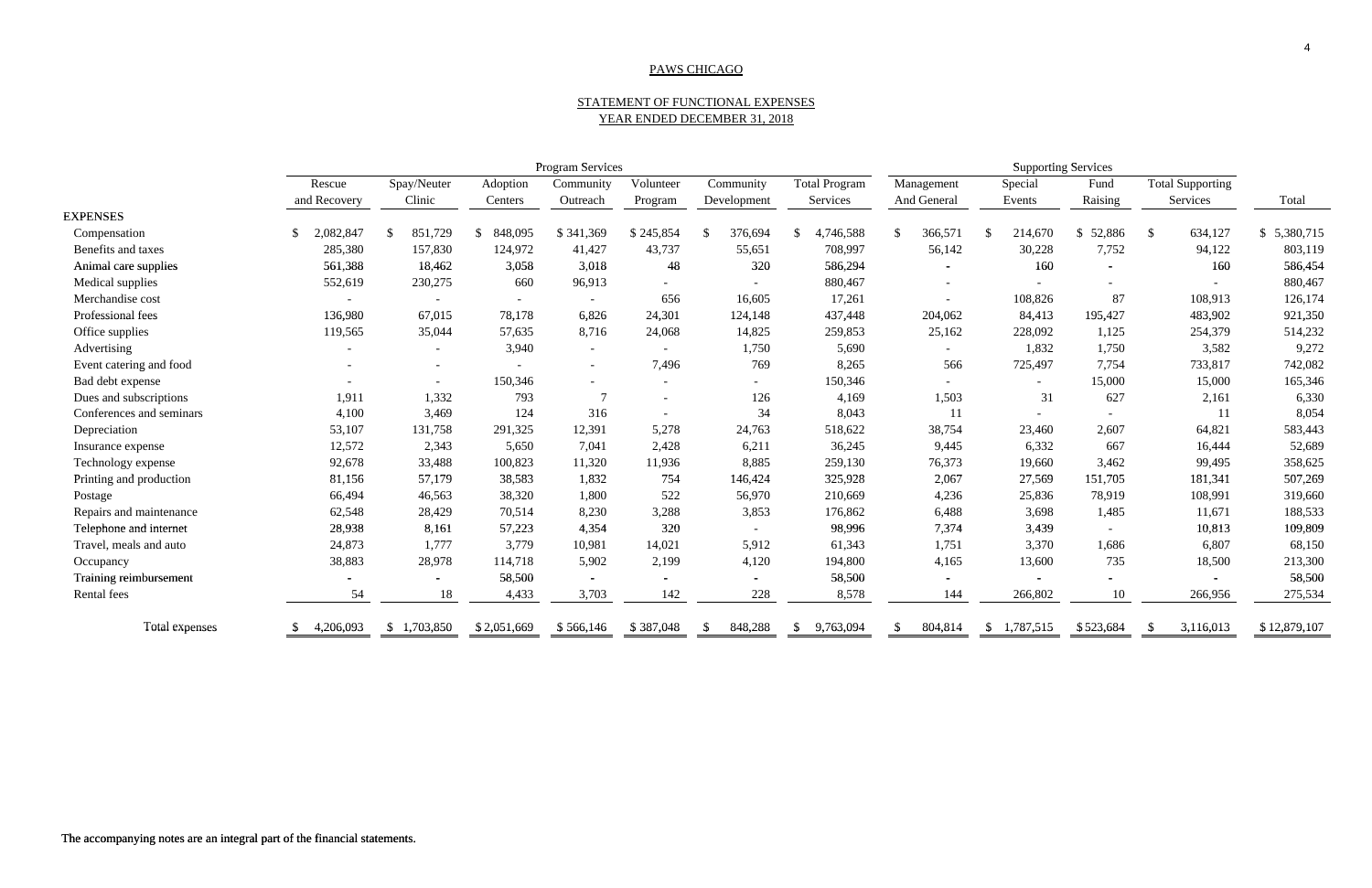5

### PAWS CHICAGO

# STATEMENT OF FUNCTIONAL EXPENSES YEAR ENDED DECEMBER 31, 2017

|                          | Program Services |                            |                |                          |                         | <b>Supporting Services</b> |                           |                          |                           |              |                          |              |
|--------------------------|------------------|----------------------------|----------------|--------------------------|-------------------------|----------------------------|---------------------------|--------------------------|---------------------------|--------------|--------------------------|--------------|
|                          | Rescue           | Spay/Neuter                | Adoption       | Community                | Volunteer               | Community                  | <b>Total Program</b>      | Management               | Special                   | Fund         | <b>Total Supporting</b>  |              |
|                          | and Recovery     | Clinic                     | Centers        | Outreach                 | Program                 | Development                | Services                  | And General              | Events                    | Raising      | Services                 | Total        |
| <b>EXPENSES</b>          |                  |                            |                |                          |                         |                            |                           |                          |                           |              |                          |              |
| Compensation             | 1,890,663<br>-8  | $\mathcal{S}$<br>761,684   | \$.<br>840,549 | 262,516<br>$\mathcal{S}$ | 222,902                 | 320,992<br><sup>\$</sup>   | 4,299,306<br>\$           | 380,757                  | 199,969<br>\$.            | \$<br>27,553 | $\frac{1}{2}$<br>608,279 | \$4,907,585  |
| Benefits and taxes       | 268,383          | 153,200                    | 129,569        | 27,736                   | 34,360                  | 42,292                     | 655,540                   | 58,693                   | 30,825                    | 4,247        | 93,765                   | 749,305      |
| Animal care supplies     | 352,742          | 18,841                     | 7,490          | 951                      | 52                      | $\overline{\phantom{a}}$   | 380,076                   |                          |                           |              |                          | 380,076      |
| Medical supplies         | 539,729          | 171,860                    | 540            | 78,822                   |                         |                            | 790,951                   |                          |                           |              |                          | 790,951      |
| Merchandise cost         | 1,641            | 173                        | 3,254          | 63                       | 1,491                   | 4,578                      | 11,200                    | $\overline{\phantom{a}}$ | 161,543                   | 140          | 161,683                  | 172,883      |
| Professional fees        | 132,504          | 38,883                     | 58,317         | 14,123                   | 16,484                  | 119,743                    | 380,054                   | 87,101                   | 61,984                    | 197,180      | 346,265                  | 726,319      |
| Office supplies          | 89,635           | 21,526                     | 54,958         | 7,832                    | 26,410                  | 5,661                      | 206,022                   | 22,814                   | 258,727                   | 1,450        | 282,991                  | 489,013      |
| Advertising              | 795              | 267                        | 5,146          | 37                       | 134                     | 5,014                      | 11,393                    | 423                      | 6,713                     | 798          | 7,934                    | 19,327       |
| Event catering and food  | 796              | 192                        | 1,071          | 118                      | 7,808                   | 5,519                      | 15,504                    | 146                      | 522,582                   | 2,409        | 525,137                  | 540,641      |
| Bad debt expense         | 2,153            | $\sim$                     | 15,000         |                          |                         | $\overline{\phantom{a}}$   | 17,153                    |                          | 18,750                    |              | 18,750                   | 35,903       |
| Dues and subscriptions   | 429              | 356                        | 694            | 6                        | 42                      | 167                        | 1,694                     | 506                      | 174                       | 46           | 726                      | 2,420        |
| Conferences and seminars | 4,509            | 4,808                      | 19             |                          |                         | 68                         | 9,405                     | 1,484                    | 148                       | 104          | 1,736                    | 11,141       |
| Depreciation             | 37,006           | 126,027                    | 255,119        | 3,583                    | 4,239                   | 25,250                     | 451,224                   | 39,066                   | 23,921                    | 2,658        | 65,645                   | 516,869      |
| Insurance expense        | 19,399           | 5,790                      | 8,280          | 6,903                    | 4,565                   | 2,976                      | 47,913                    | 4,075                    | 3,152                     | 544          | 7,771                    | 55,684       |
| Technology expense       | 98,312           | 32,309                     | 107,879        | 3,640                    | 12,513                  | 41,799                     | 296,452                   | 94,798                   | 32,473                    | 31,916       | 159,187                  | 455,639      |
| Printing and production  | 69,954           | 18,892                     | 19,513         | 8,379                    | 4,380                   | 114,663                    | 235,781                   | 10,314                   | 37,152                    | 82,302       | 129,768                  | 365,549      |
| Postage                  | 33,132           | 21,016                     | 28,674         | 16,458                   | 3,391                   | 48,687                     | 151,358                   | 2,145                    | 8,512                     | 83,460       | 94,117                   | 245,475      |
| Repairs and maintenance  | 28,838           | 20,338                     | 42,107         | 4,499                    | 1,706                   | 3,146                      | 100,634                   | 6,005                    | 2,973                     | 330          | 9,308                    | 109,942      |
| Telephone and internet   | 28,207           | 9,328                      | 50,944         | 3,896                    | 717                     | 2,333                      | 95,425                    | 6,413                    | 4,366                     | 730          | 11,509                   | 106,934      |
| Travel, meals and auto   | 34,621           | 1,042                      | 3,163          | 4,129                    | 6,371                   | 6,495                      | 55,821                    | 2,924                    | 6,408                     | 3,200        | 12,532                   | 68,353       |
| Occupancy                | 57,156           | 36,165                     | 72,315         | 10,008                   | 2,619                   | 3,377                      | 181,640                   | 5,938                    | 3,531                     | 755          | 10,224                   | 191,864      |
| Training reimbursement   |                  |                            | 58,275         |                          |                         |                            | 58,275                    |                          |                           |              |                          | 58,275       |
| Rental fees              | 908              | 284                        | 5,965          | 2,950                    | 227                     | 2,389                      | 12,723                    | 1,233                    | 232,187                   | 360          | 233,780                  | 246,503      |
| Total expenses           | -\$<br>3,691,512 | 1,442,981<br>$\mathcal{S}$ | \$1,768,841    | 456,650<br>-S            | 350,411<br>$\mathbb{S}$ | 755,149<br>\$.             | 8,465,544<br><sup>S</sup> | 724,835                  | 1,616,090<br>$\mathbb{S}$ | \$440,182    | 2,781,107                | \$11,246,651 |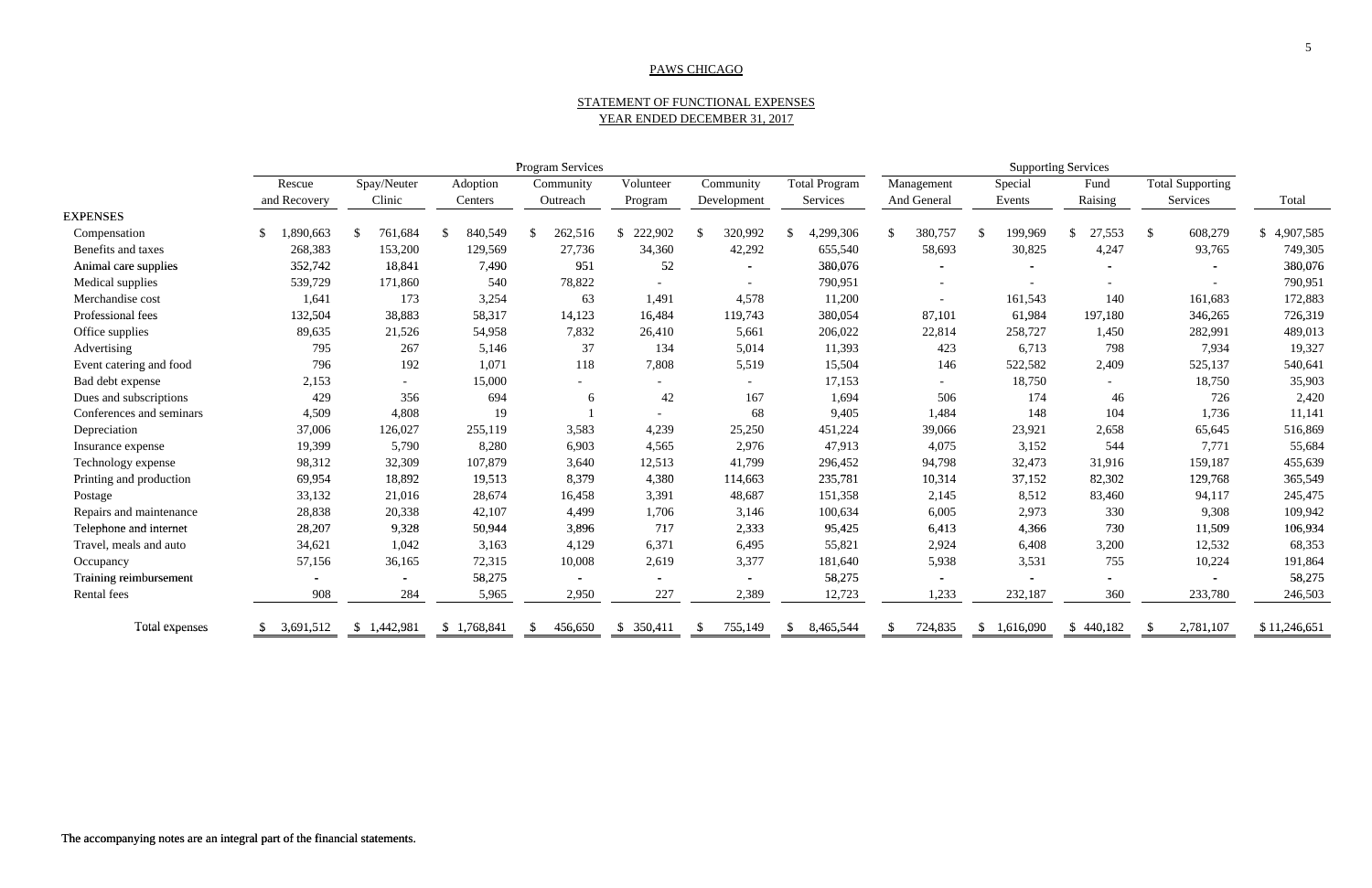#### STATEMENTS OF CASH FLOWS YEARS ENDED DECEMBER 31, 2018 AND 2017

|                                                                                                  | 2018                    | 2017            |
|--------------------------------------------------------------------------------------------------|-------------------------|-----------------|
| Cash flows from operating activities:                                                            |                         |                 |
| Cash received from customers                                                                     | \$2,686,871             | \$1,511,107     |
| Cash received from contributors                                                                  | 11,389,974              | 10,584,315      |
| Investment income received                                                                       | 1,638,414               | 1,194,814       |
| Cash paid to employees and suppliers                                                             | (11, 315, 466)          | (10,023,106)    |
| Net cash provided by operating activities                                                        | 4,399,793               | 3,267,130       |
| Cash flows from investing activities:                                                            |                         |                 |
| Purchases of investment securities                                                               | (14,380,894)            | (14,020,954)    |
| Sale of investment securities                                                                    | 8,887,654               | 9,675,056       |
| Proceeds on sale of equipment                                                                    |                         | 1,000           |
| Purchases of property and equipment                                                              | (891, 455)              | (640, 275)      |
| Net cash used in investing activities                                                            | (6,384,695)             | (4,985,173)     |
| Cash flows from financing activities:                                                            |                         |                 |
| Contributions restricted for long-term purposes                                                  | 2,446,078               | 1,719,419       |
|                                                                                                  |                         |                 |
| Increase in cash                                                                                 | 461,176                 | 1,376           |
| Cash at beginning of year                                                                        | 3,489,990               | 3,488,614       |
| Cash at end of year                                                                              | \$3,951,166             | \$ 3,489,990    |
|                                                                                                  |                         |                 |
| Supplemental disclosure of non-cash operating and financing activities:<br>In-kind contributions |                         |                 |
|                                                                                                  | 919,572<br><sup>2</sup> | 618,965<br>\$   |
| Reconciliation of change in net assets to net                                                    |                         |                 |
| cash provided by operating activities:                                                           |                         |                 |
| Change in net assets                                                                             | 1,619,519<br>-S         | \$10,893,772    |
| Adjustments:                                                                                     |                         |                 |
| Net (appreciation) depreciation in investments                                                   | 5,417,886               | (3,842,550)     |
| Depreciation                                                                                     | 583,443                 | 516,869         |
| Provision for doubtful accounts                                                                  | 133,846                 | 17,223          |
| Gain on sale of equipment                                                                        |                         | (223)           |
| Contributions restricted for long-term purposes                                                  | (2,446,078)             | (1,719,419)     |
| Contributed investments received                                                                 | (1,515,039)             | (1,732,915)     |
| (Increase) decrease in:                                                                          |                         |                 |
| Unconditional promises to give                                                                   | 93,797                  | (303, 833)      |
| Accounts receivable                                                                              | 547,181                 | (643,809)       |
| Inventories                                                                                      | 25,045                  | 26,522          |
| Prepaid expenses                                                                                 | (4, 855)                | (114,291)       |
| Accrued interest and dividends                                                                   | 610                     |                 |
| Increase (decrease) in:                                                                          |                         |                 |
| Accounts payable                                                                                 | (157, 150)              | 165,230         |
| Accrued expenses                                                                                 | 63,741                  | (6,973)         |
| Deferred revenue                                                                                 | 37,847                  | 11,527          |
| Total adjustments                                                                                | 2,780,274               | (7,626,642)     |
| Net cash provided by operating activities                                                        | 4,399,793<br>P.         | 3,267,130<br>\$ |
|                                                                                                  |                         |                 |

The accompanying notes are an integral part of the financial statements.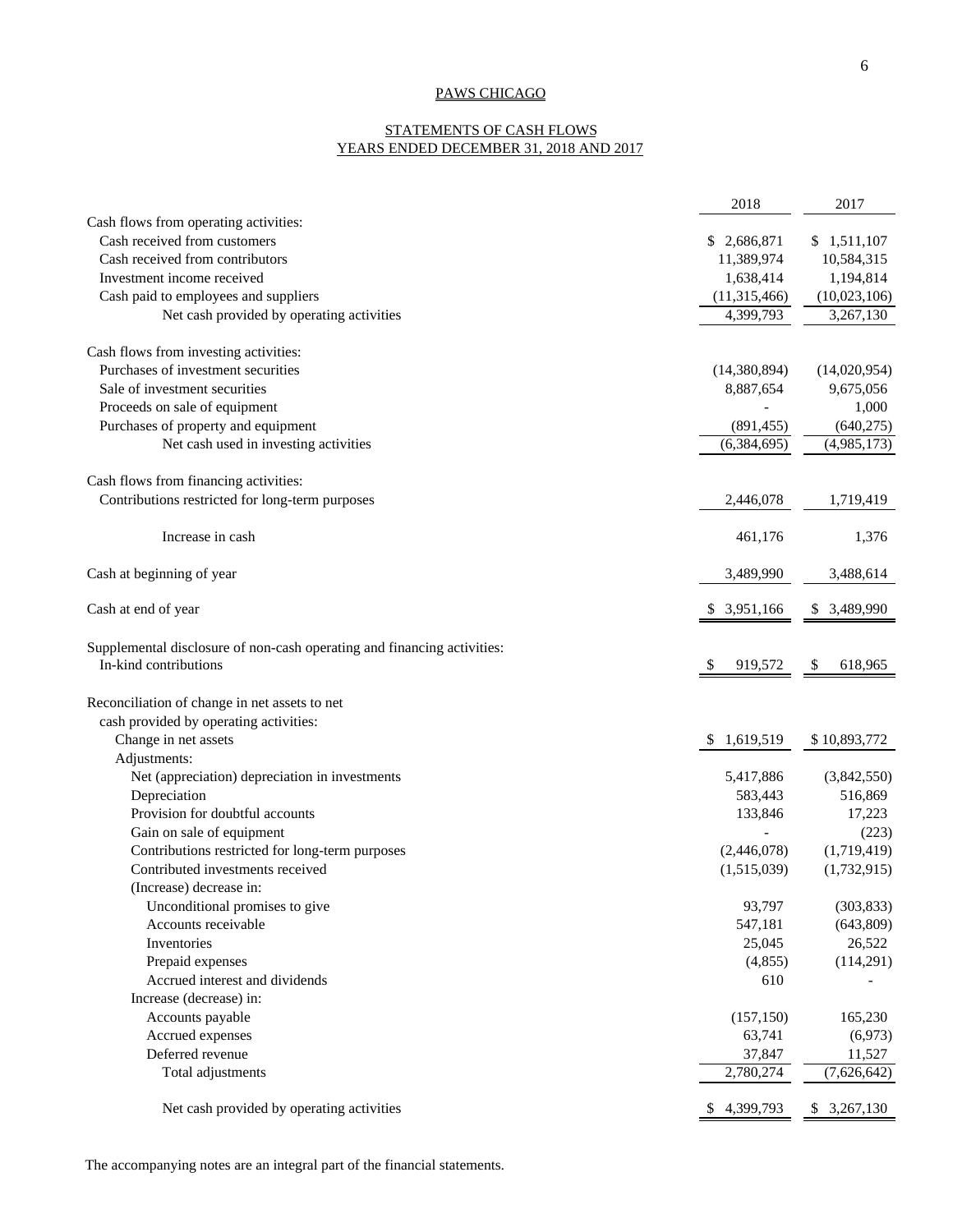# NOTES TO FINANCIAL STATEMENTS

#### Note 1 – Nature of Activities and Summary of Significant Accounting Policies

#### *Nature of Activities*

PAWS Chicago's comprehensive No Kill Model is at work, fulfilling the Organization's mission of building No Kill communities, ending pet overpopulation and transforming animal welfare by setting higher standards. Since PAWS Chicago's founding in 1997, the number of pets killed each year in Chicago has been reduced by more than 91 percent.

The foundation of the No Kill Model is community engagement.

#### **Community Engagement**

Community engagement is the foundation for creating lasting change for animals and is the basis upon which all of PAWS Chicago's programs are built. In 1997, the mass killing of homeless pets was a hidden crisis. The public had no idea more than 42,000 homeless cats and dogs would be euthanized in the city of Chicago that year. PAWS Chicago was founded to bring attention to the plight of these vulnerable animals and to mobilize community support to develop humane solutions.

Shining a light on pet homelessness - and the resultant killing - has mobilized thousands of people to get involved in the cause by adopting, volunteering, fostering, advocating for and donating to homeless pets. The Organization continues to raise awareness by working with the media to promote the cause of homeless pets, and generates engagement through its web site, social media and PAWS Chicago Magazine, which has the largest circulation of any Chicago magazine publication. Through its No Kill Model in action, PAWS Chicago is leading a movement, creating a community and preparing the foundation to be able to share what we have learned on a national basis. Every year, PAWS Chicago welcome shelters, rescue groups and individuals from around the country to shadow its operations. PAWS Chicago helps start-up adoption groups and spay/neuter clinics around the world. In Chicago, the Organization helps rescue groups and shelters close to home by providing low-cost medical services at the Lurie Spay/Neuter Clinic and by increasing exposure of their homeless animals through Angels with Tails adoption events.

By raising awareness about pet homelessness and engaging people in lifesaving efforts, PAWS Chicago makes lasting change for animals. PAWS Chicago's mission-critical programs - the No Kill pillars of Prevention, Adoption, Animal Health & Behavior, and Volunteers - sit atop this foundation. These are the robust programs that are essential to building No Kill communities:

#### **Prevention: The Spay/Neuter Solution**

Preventing unwanted pets from being born is key to building a No Kill Chicago. A single female cat and her offspring can theoretically produce 420,000 kittens in seven years. For dogs, the number is 96,000. Spay/neuter surgeries are the solution, and as such, are at the core of PAWS prevention initiatives.

PAWS Chicago performed 16,750 spay/neuter surgeries in 2018. The majority of stray, feral and unwanted pets originate in low-income, under-resourced communities. With the PAWS Chicago Lurie Clinic located in Little Village and the GusMobile Spay/Neuter Van, which brings life-saving solutions directly to neighborhoods most in need, PAWS offers spay/neuter services where they are needed most.

The PAWS for Life Outreach program goes door-to-door, helping people in Chicago's most underserved communities. The primary neighborhood of focus is Englewood, where more than 49 percent of the population lives below the poverty line. In 2018, PAWS for Life also added the Back of the Yards community. By increasing spay/neuter outreach and meeting people who would never know about PAWS Chicago's support and resources, the number of stray and unwanted pets has dramatically declined. PAWS achieved spay/neuter conversion rate of 83 percent of all unaltered pets met through this program.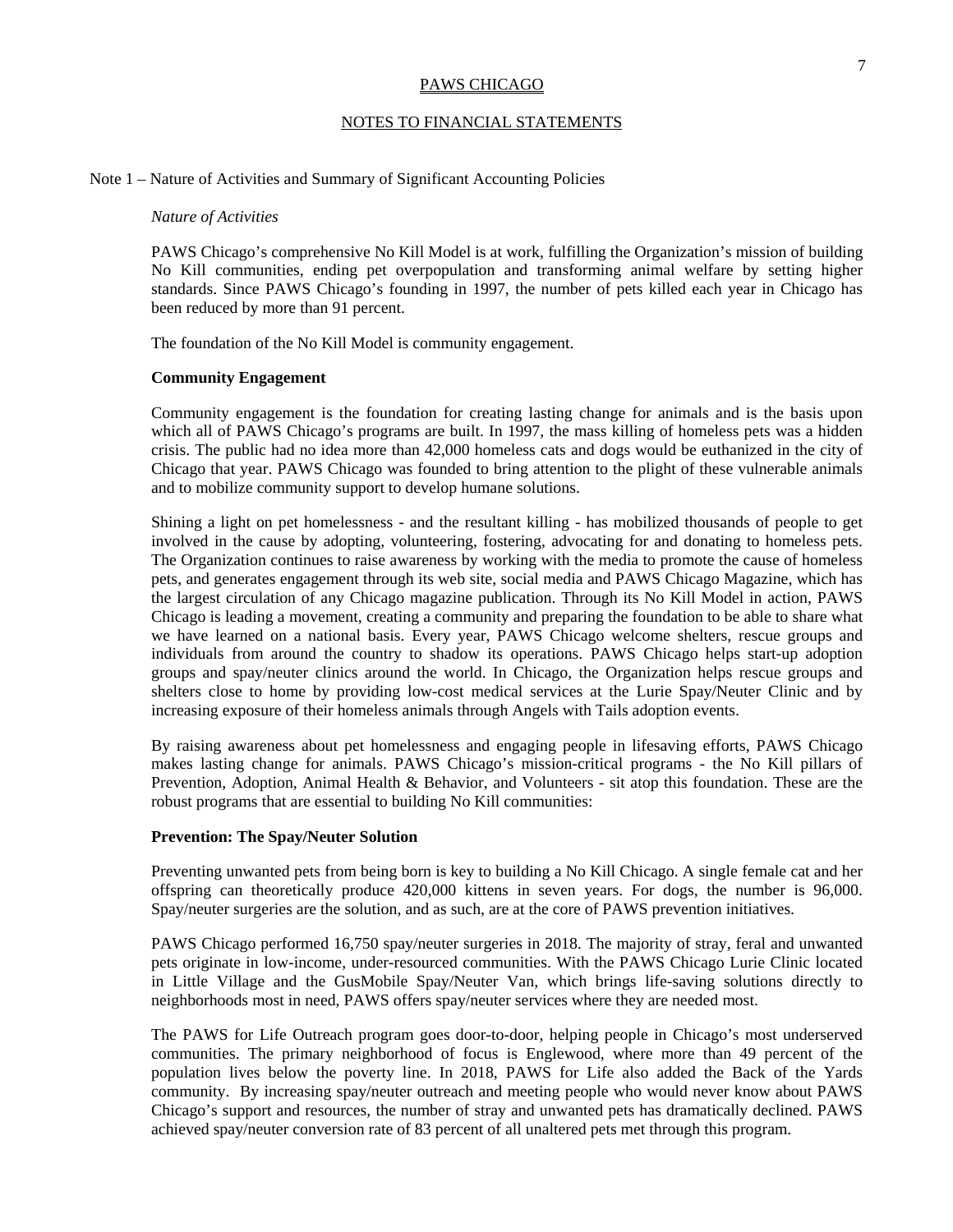### NOTES TO FINANCIAL STATEMENTS

#### Note 1 – Nature of Activities and Summary of Significant Accounting Policies (Continued)

#### *Nature of Activities (Continued)*

PAWS Chicago's feral cat Trap Neuter Return (TNR) program is another critical aspect of the targeted spay/neuter approach. It is aimed at proactively sterilizing and managing the free roaming cat population, the source of thousands of unwanted kittens born each year. TNR reduces the number of animals entering the sheltering system each year while also saving kittens and finding them adoptive homes. In 2018, PAWS performed 2,914 spay/neuter surgeries on feral cats. These prevention efforts are critical to ending the killing of homeless pets, with the achievement of a 91 percent reduction in killing since 1997. Two-thirds of this reduction is the result of fewer pets entering shelters.

### **Adoption**

Rescuing homeless pets and uniting them with their new families is at the forefront of what PAWS Chicago does daily. Through PAWS Chicago's adoption centers, offsite events and innovative programming, 5,591 animals found loving homes in 2018.

The Pippen Fasseas Adoption Center in Lincoln Park, which opened in 2007, redefined animal sheltering as the first cageless, state-of-the-art, No Kill shelter in the Midwest. PAWS Chicago's first satellite adoption facility, the Glenn L. Felner Adoption Center, located inside a Petco in the Chicago suburb of Highland Park, was responsible for 426 adoptions in 2018.

Critical to adoption is raising awareness and bringing in the community. PAWS hosts innovative on-site adoption events, like a multi-day adopt-a-thon in the spring and fall, to raise awareness and bring in the community, resulting in more lives saved. In addition, through off-site adoption events in communities across Chicagoland, PAWS brings adoptable animals to high-traffic shopping centers and retail stores where people will stop, play with the animals and think about adopting.

#### **Animal Health & Behavior**

Committing to the life of each treatable pet and providing all medical treatment and behavioral enrichment needed to optimize health and wellbeing are two of the most critical elements of No Kill. Due to our expert veterinary and behavior teams, PAWS Chicago is one of the few shelters in the country that can treat and rehabilitate a large volume of sick, injured and behaviorally challenged animals. In 2018, PAWS Chicago had a **98.12** percent Save Rate, even while taking in a vulnerable population of animals. The Medical Center—the first stop for homeless animals when they arrive at PAWS—with a world class veterinary team treats the most serious cases on site. A robust foster network cares for pets when they are stable and ready to recover in a home environment. 3,325 animals went into foster care in 2018.

As the animal welfare movement continues to grow in Chicago, healthy animals are being saved in record numbers at the city pound, which means the population of animals in need of rescue increasingly requires more significant medical resources to treat. To save more lives, PAWS Chicago is launching a major expansion of its Medical Center and shelter medicine program to increase capacity to take in sick and injured animals. The completed Medical Center will triple the number of isolation suites – from 30 to 90 – and will be the largest homeless pet hospital in the nation.

The PAWS Training Center is home to an innovative dog training and enrichment programming. Through this Center, a team of behavior professionals and trained volunteers provide abused, neglected and under socialized homeless dogs with one-on-one and group training, agility and enrichment.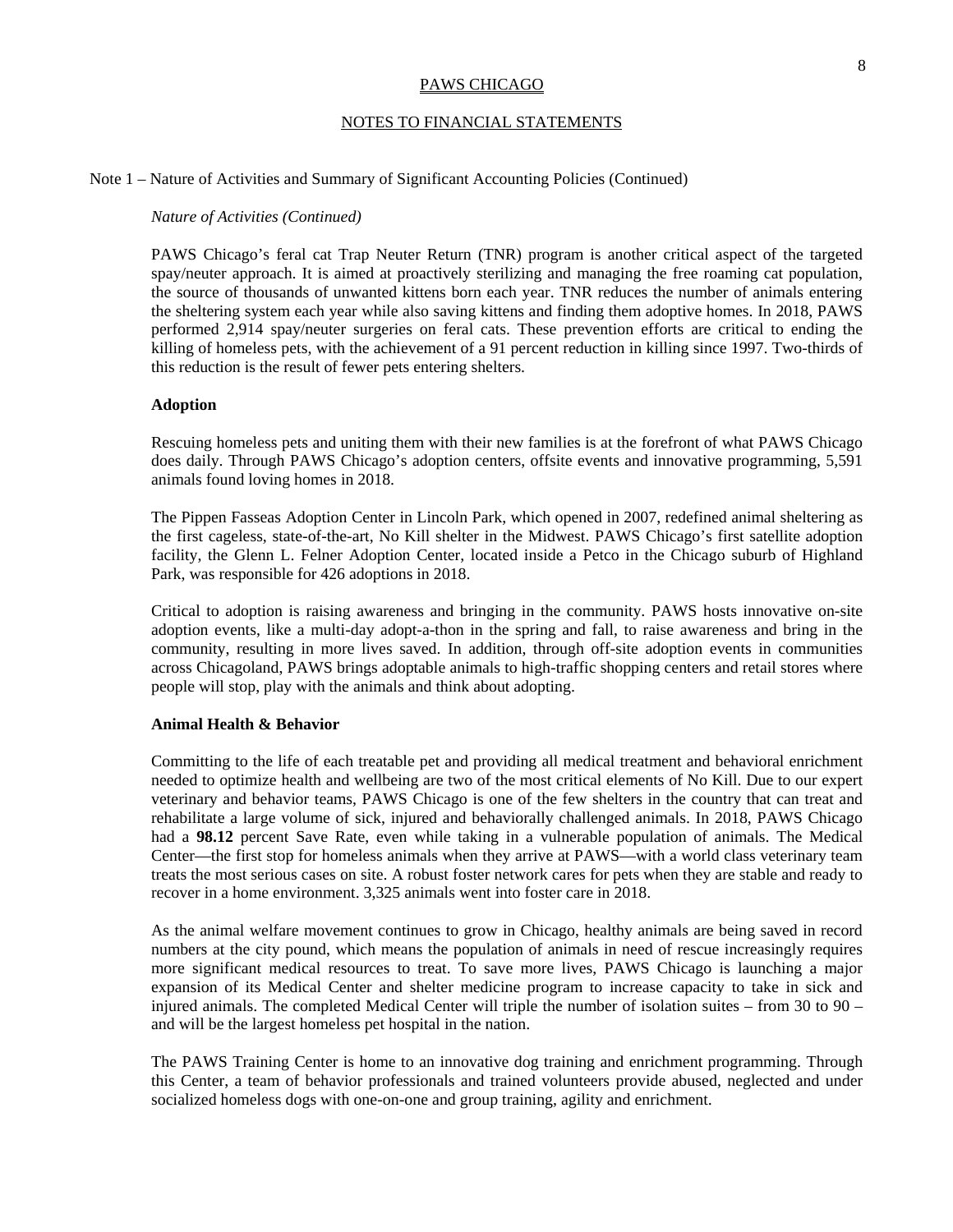### NOTES TO FINANCIAL STATEMENTS

#### Note 1 – Nature of Activities and Summary of Significant Accounting Policies (Continued)

*Nature of Activities (Continued)* 

#### **Volunteers**

Volunteers are the life-force behind PAWS Chicago's operations and an essential ingredient to building a No Kill Chicago. In 2018, volunteers dedicated 143,933 hours of service, fulfilling the work of 67 full time employees. And this doesn't include foster families who took in and cared for animals in need. In 2018, 3,325 animals were placed in foster care. In addition to the time they commit to PAWS Chicago, volunteers are also ambassadors, reaching new people and engaging new communities in the cause of homeless animals through their everyday interactions.

#### *Basis of Accounting*

The financial statements of PAWS Chicago have been prepared on the accrual basis of accounting.

#### *Use of Estimates*

The preparation of financial statements in conformity with accounting principles generally accepted in the United States of America requires management to make estimates and assumptions that affect certain reported amounts and disclosures. Accordingly, actual results could differ from those estimates.

#### *Recognition of Donor Restrictions*

Contributions that are restricted by the donor are reported as increases in net assets without donor restrictions if the restrictions expire in the fiscal year in which contributions are recognized. All other donorrestricted contributions are reported as increases in net assets with donor restrictions depending on the nature of the restriction. When a restriction expires, the donation is reclassified to net assets without restrictions.

#### *Accounts Receivable*

Accounts receivable are stated at the amount management expects to collect from outstanding balances at year-end. Based on management's assessment of the credit history with debtors having outstanding balances and current relationships with them, it has concluded that realization losses on balances outstanding at yearend will not be significant.

#### *Promises to Give*

Unconditional promises to give are recognized as assets and revenue in the period the promise is received. Promises to give are recorded at net realizable value if expected to be collected in the current year and at fair value, which is measured at the present value of their estimated future cash flows, if expected to be collected in more than one year. The discounts on those amounts are computed using risk-adjusted interest rates applicable to the years in which the promises are received. Amortization of the discounts is included in contribution income. Conditional promises to give are recognized when the conditions on which they depend are substantially met.

The Organization uses the allowance method to determine uncollectible promises receivable. The allowance is based on prior years' experience and management's analysis of specific promises made.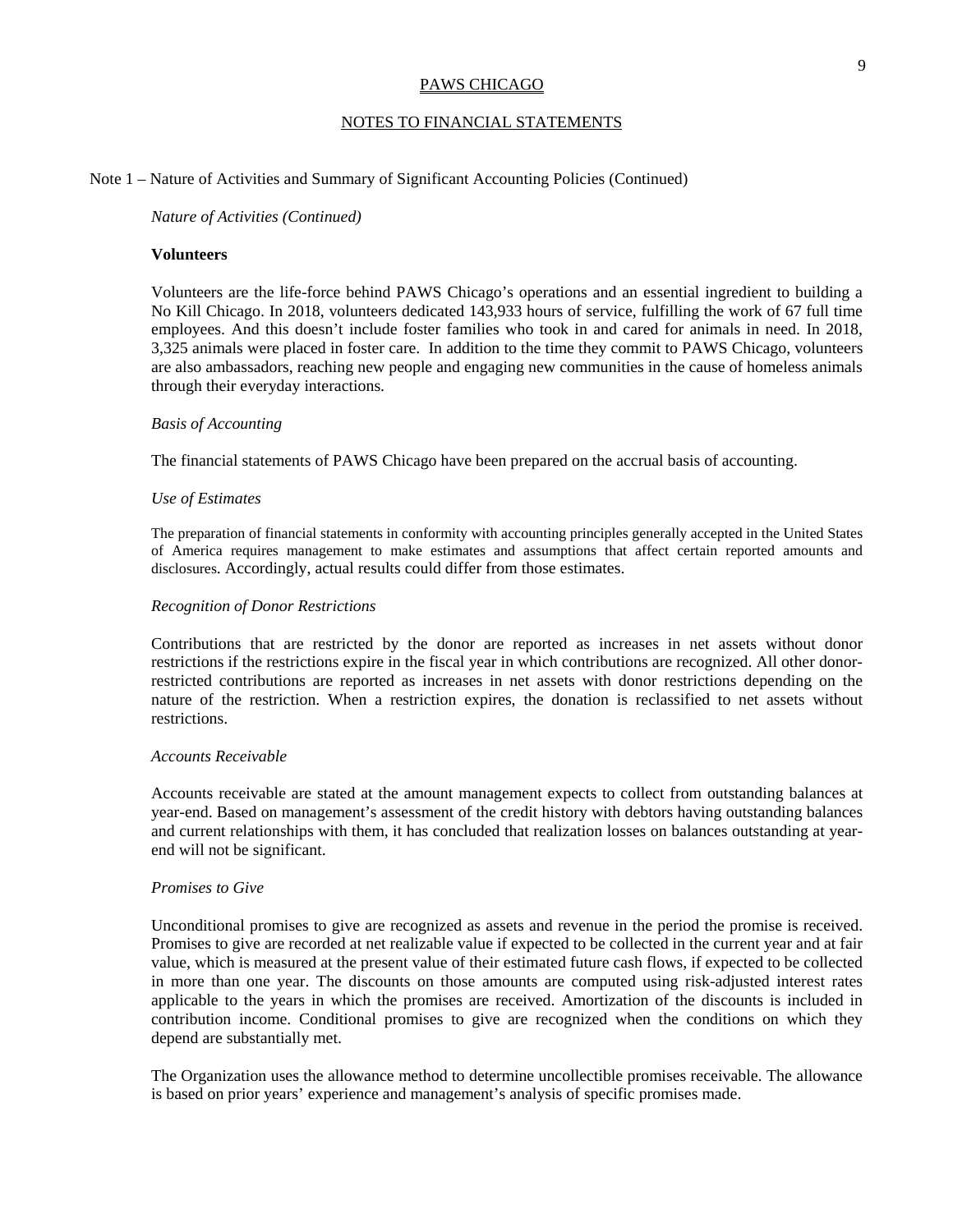# NOTES TO FINANCIAL STATEMENTS

#### Note 1 – Nature of Activities and Summary of Significant Accounting Policies (Continued)

#### *Inventories*

Inventories are stated at the lower of cost (determined on a first-in, first-out basis) or net realizable value.

#### *Investments*

Investments in marketable securities with readily determinable fair values and all investments in debt securities are reported at their fair values in the statement of financial position. Unrealized gains and losses are included in the change in net assets. Investment income and gains restricted by a donor are reported as increases in net assets without donor restrictions if the restrictions are met (either by passage of time or by use) in the reporting period in which the income and gains are recognized. Investment returns are presented net of investment expenses.

#### *Property, Equipment, and Depreciation*

Property and equipment are recorded at cost, or if donated, at estimated fair value at date of acquisition. Such donations are reported as contributions without donor restrictions unless the donor has restricted the donated asset to a specific purpose. Assets donated with explicit restrictions regarding their use and contributions of cash that must be used to acquire property and equipment are reported as contributions with donor restrictions. Absent donor stipulations regarding how long those donated assets must be maintained, the restriction is considered to have expired when the assets are placed in service. The Organization reclassifies the net assets with donor restrictions to net assets without donor restrictions at that time. Assets are capitalized only if they have estimated useful lives of at least two years and have an initial value of \$1,000 or more.

Maintenance and repairs of property and equipment are charged to operations and major improvements are capitalized. When assets are sold, retired, or otherwise disposed of, the cost and accumulated depreciation are removed from the accounts and any resulting gain or loss is included in the change in net assets.

Depreciation of property and equipment is computed on the straight-line method over the following estimated useful lives:

|                                     | Years    |
|-------------------------------------|----------|
| <b>Buildings</b>                    | $10-40$  |
| Furniture fixtures and improvements | $5 - 15$ |
| Equipment                           | $7 - 10$ |
| Computer equipment                  | $3-10$   |
| Software                            | $3 - 7$  |
| Vehicles                            | $5-10$   |

#### *Deferred Revenue*

Revenue collected for program service fees are recognized when the services are performed. Revenue collected for program service fees of the succeeding year are classified as deferred revenue.

#### *Donated Services and Supplies*

Donated services are recognized as contributions if the services (a) create or enhance nonfinancial assets, or (b) require specialized skills, are performed by people with those skills, and would otherwise be purchased by the Organization. In addition, many volunteers also perform a variety of tasks throughout the year that are not recognized as contributions in the financial statements since the recognition criteria were not met. Donated supplies are recognized as contributions and program expense. They are valued at their estimated retail value.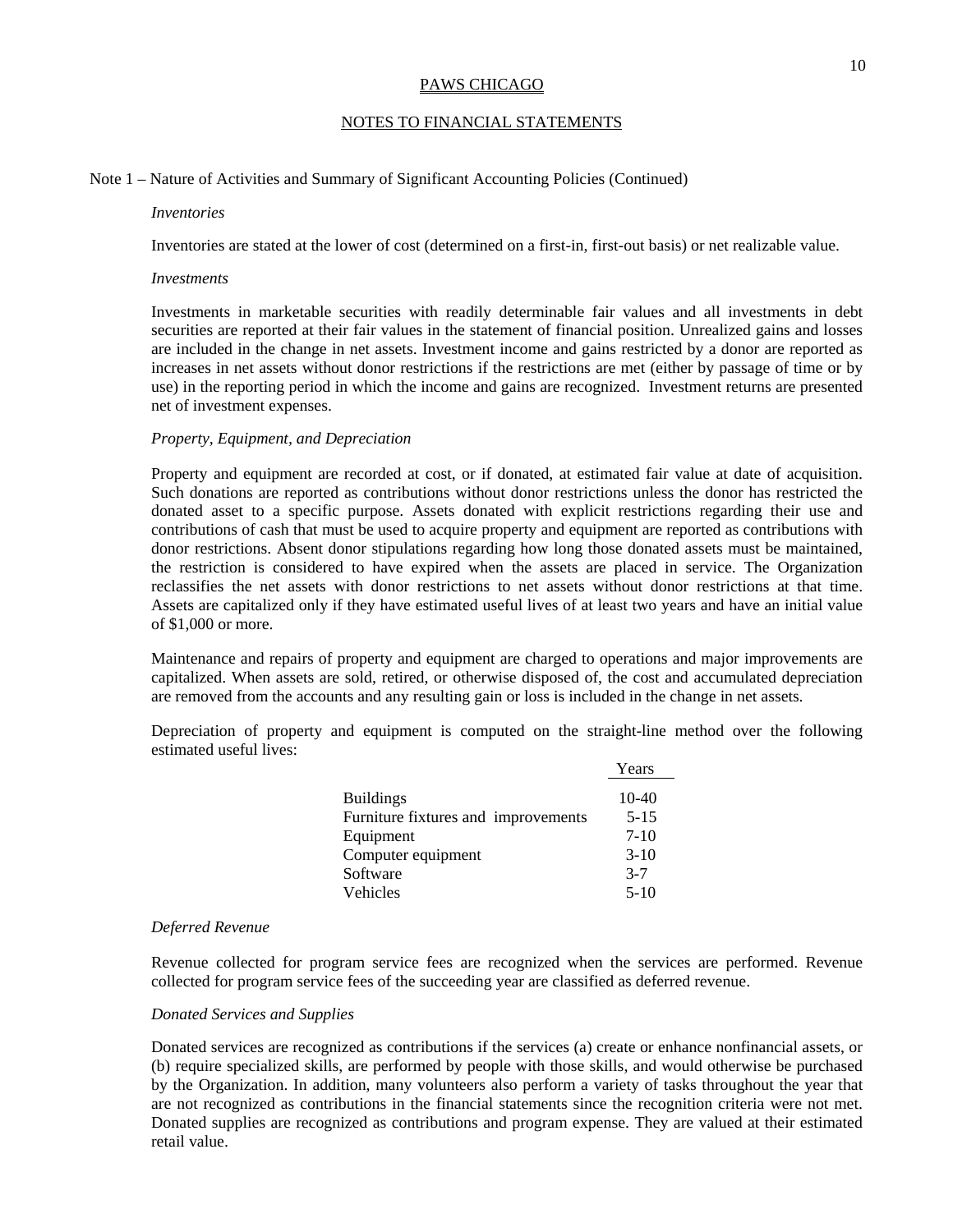# NOTES TO FINANCIAL STATEMENTS

#### Note 1 – Nature of Activities and Summary of Significant Accounting Policies (Continued)

#### *Advertising*

The Organization recognizes advertising expenditures as an expense as they are incurred. Advertising expense totaled \$9,272 and \$19,326 for the years ended December 31, 2018 and 2017, respectively.

#### *Income Taxes*

The Organization is a not-for-profit corporation exempt from income taxes under Section  $501(c)(3)$  of the Internal Revenue Code except for income derived from unrelated business activities, as defined under the Internal Revenue Code. There was no provision for income tax required for 2018 or 2017. The Organization's federal Forms 990 and 990-T for 2018, 2017, and 2016 are subject to examination by the Internal Revenue Service, generally for three years after they are filed. In addition, the Organization's state Forms AG990-IL and IL990-T are subject to examination by the state tax authority for similar years.

#### *Evaluation of Subsequent Events*

Management has evaluated subsequent events through October 17, 2019, the date the financial statements were available to be issued.

#### *Reclassifications*

Certain reclassifications have been made to the prior year financial statements to conform to the current year presentation. The reclassifications had no impact on total net assets.

#### *New Accounting Standards*

In August 2016, the Financial Accounting Standards Board (FASB) issued Accounting Standards Update (ASU) 2016-14, *Not-for-Profit Entities (Topic 958): Presentation of Financial Statements of Not-for-Profit Entities,* which significantly amended the standards for the presentation and accompanying disclosures of the financial statements of nonprofit organizations. Management evaluated and determined their appropriate classification in accordance with ASU 2016-14 based upon the different types of donor-imposed restrictions and self-imposed limits by the actions of the governing board. The Organization has adjusted the presentation of its financial statements accordingly, applying the changes retrospectively to the comparative period presented.

The new standards changed the following aspects of the Organization's financial statements:

- Only two classes of net assets are reported in the statement of financial position.
- Unrestricted net assets have been renamed net assets without donor restrictions and include board designated net assets.
- Temporarily and permanently restricted net assets have been renamed net assets with donor restrictions.
- Additional disclosures about endowment funds are required.
- The release of restrictions on donor-restricted capital gifts are recognized when the assets are placed in service.
- Disclosures have been enhanced about net assets with donor restrictions and designations of net assets made by the governing board.
- The financial statements include new qualitative and quantitative information about the organization's liquidity and the availability of its resources to fund general expenditures.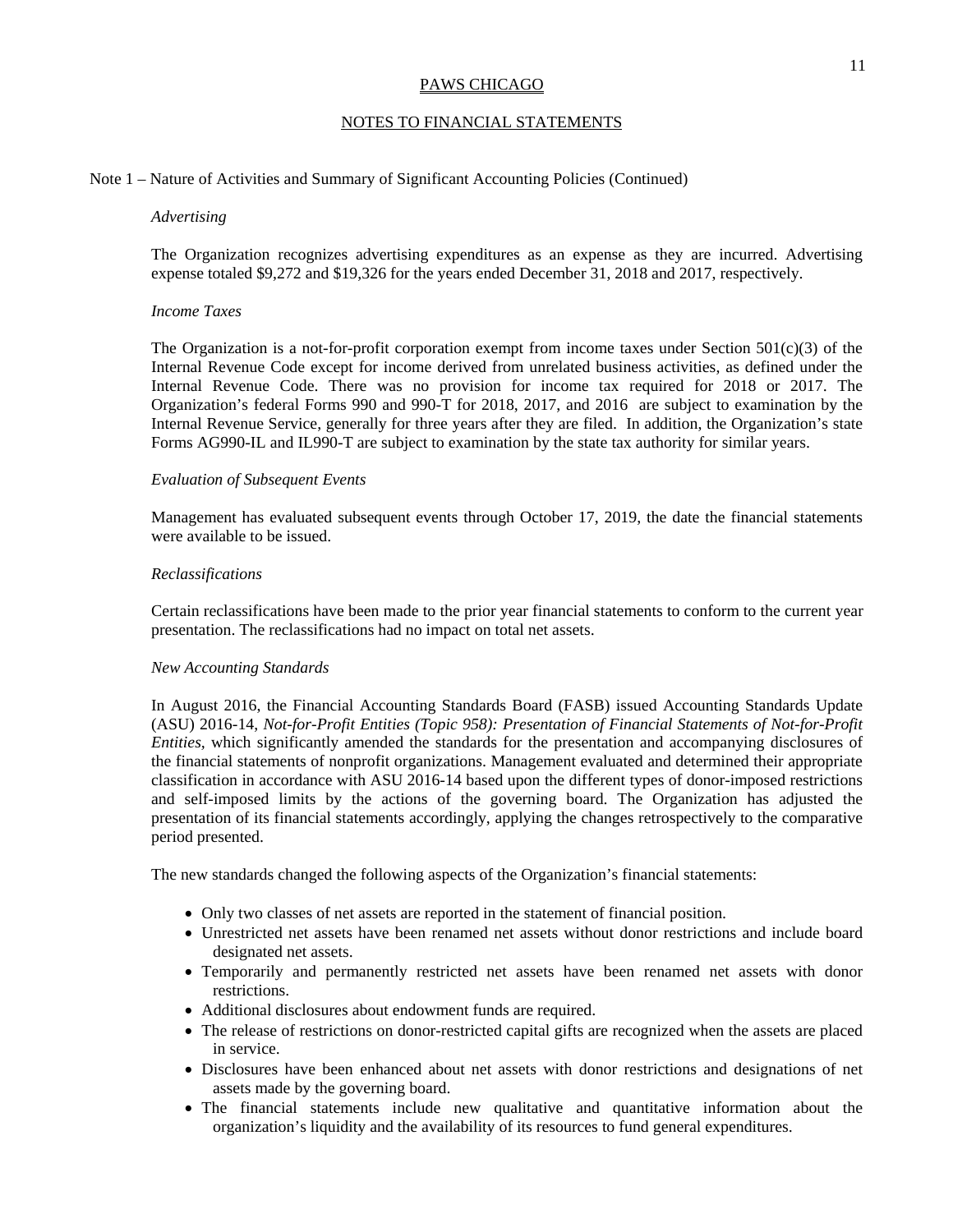# NOTES TO FINANCIAL STATEMENTS

# Note 1 – Nature of Activities and Summary of Significant Accounting Policies (Continued)

#### *Recently Issued Accounting Standards Not Yet Adopted*

In February 2016, the FASB issued ASU 2016-02, *Leases,* which will supersede the current lease requirements in ASC 840. The ASU requires leases to recognize a right-of-use asset and related lease liability for all leases, with limited exception for short-term leases. The new lease guidance will be effective for the year ending December 31, 2020 and will be applied using a modified retrospective transition method to the beginning of the earliest period presented.

#### Note 2 – Investments

The Organization invests in various investment securities. Investment securities are exposed to various risks such as interest rate, market, and credit risks. Due to the level of risk associated with certain investment securities, it is at least reasonably possible that changes in the values of investment securities will occur in the near term and that such changes could materially affect net assets and the amounts reported in the statement of activities.

Investments at December 31 are reported at fair value and are composed of the following:

|                               | 2018         | 2017         |
|-------------------------------|--------------|--------------|
| Money market                  | \$2,734,619  | \$1,221,849  |
| Mutual funds:                 |              |              |
| <b>Balanced</b>               | 1,329,109    | 1,392,412    |
| Emerging markets              | 2,211,286    | 2,119,940    |
| Fixed income                  | 6,870,297    | 7,870,517    |
| Global equity                 | 1,613,071    | 2,042,683    |
| International equity          | 4,373,346    | 4,858,774    |
| Large Cap Blend               | 2,650,944    | 2,698,001    |
| Large Cap Growth              | 5,235,522    | 5,054,314    |
| Large Cap Value               | 3,423,625    | 2,404,207    |
| Mid Cap Blend                 | 949,531      | 800,302      |
| Other                         | 2,543,505    | 2,236,597    |
| <b>Real Estate</b>            | 727,657      | 670,610      |
| Small Cap                     | 1,060,068    | 835,626      |
| Stocks:                       |              |              |
| Conglomerates                 | 156,868      | 359,641      |
| <b>Consumer Discretionary</b> |              | 71           |
| Energy                        | 279,579      | 342,924      |
| Financial                     | 920,108      | 1,152,284    |
| Healthcare                    | 224,946      | 172,888      |
| <b>Industrials</b>            | 813,704      | 318,183      |
| Information technology        | 2,634,449    | 2,574,965    |
| Other                         | 2,499        | 24,102       |
| Utilities                     | 76,900       | 90,350       |
|                               | \$40,831,633 | \$39,241,240 |

During the year ended December 31, 2018 and 2017 the Organization's investments (including investments bought, sold, as well as held during the period) appreciated (depreciated) in fair value by \$(5,417,886) and \$3,842,550, respectively.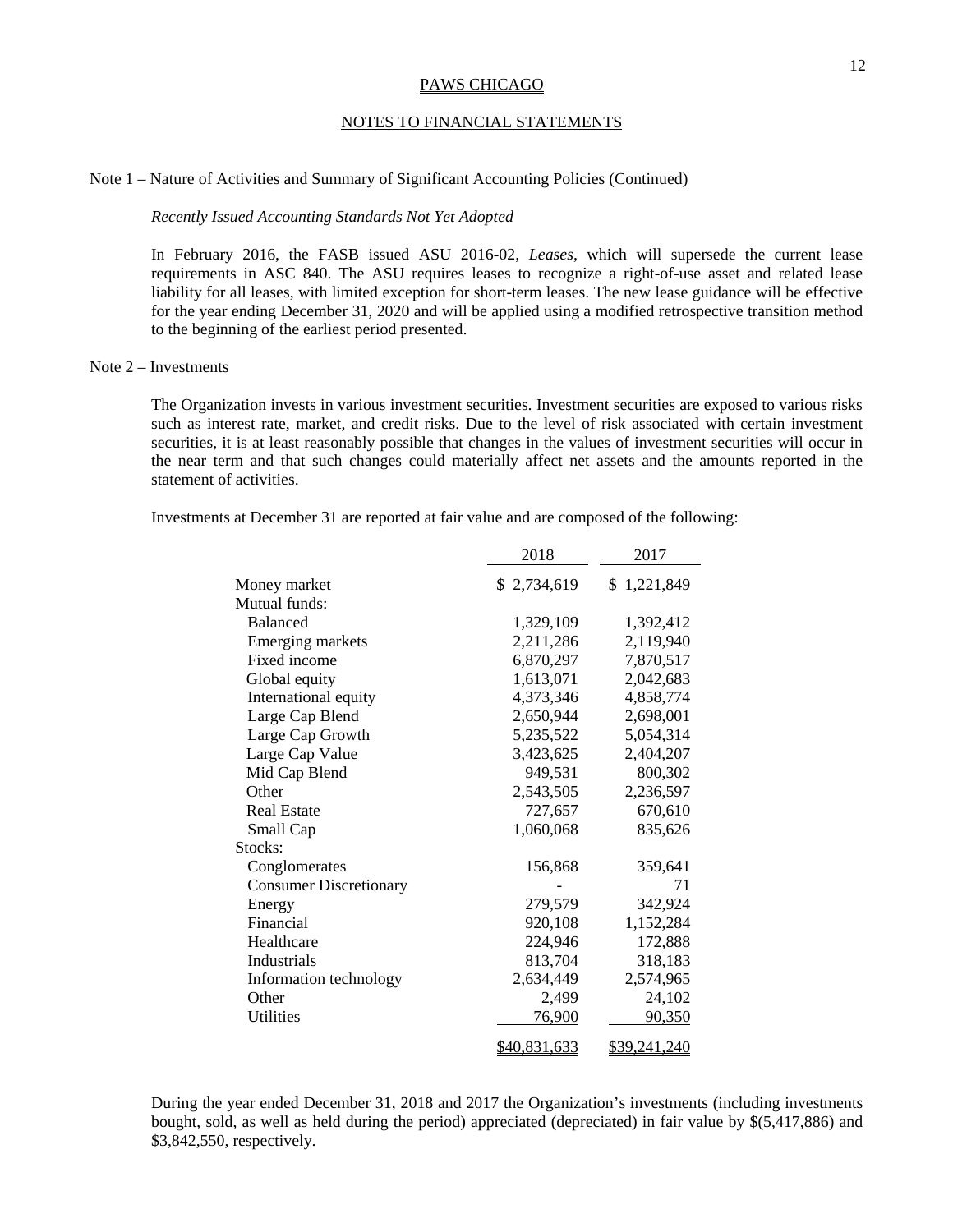#### NOTES TO FINANCIAL STATEMENTS

#### Note 2 – Investments (Continued)

#### *Fair Value Measurement*

*Financial Accounting Standards Board Accounting Standards Codification 820*, *Fair Value Measurements and Disclosures*, provides the framework for measuring fair value. That framework provides a fair value hierarchy that prioritizes the inputs to valuation techniques used to measure fair value. The hierarchy gives the highest priority to unadjusted quoted prices in active markets for identical assets or liabilities (Level 1 measurements) and the lowest priority to unobservable inputs (Level 3 measurements).

The three levels of the fair value hierarchy are described as follows:

*Level 1:* Inputs to the valuation methodology are unadjusted quoted prices for identical assets or liabilities in active markets that the Organization has the ability to access.

*Level 2:* Inputs to the valuation methodology include:

- ‐ quoted prices for similar assets or liabilities in active markets;
- ‐ quoted prices for identical or similar assets or liabilities in inactive markets;
- inputs other than quoted prices that are observable for the asset or liability;
- ‐ inputs that are derived principally from or corroborated by observable market data by correlation or other means.
- If the asset or liability has a specified (contractual) term, the Level 2 input must be observable for substantially the full term of the asset or liability.
- *Level 3:* Inputs to the valuation methodology are unobservable and significant to the fair market value measurement.

The asset or liability's fair value measurement level within the fair value hierarchy is based on the lowest level of any input that is significant to the fair value measurement. Valuation techniques used need to maximize the use of observable inputs and minimize the use of unobservable inputs.

The fair value of the Organization's investments is determined by Level 1 measurements. Following is a description of the valuation methodologies used for assets measured at fair value. There have been no changes in the methodologies used at December 31, 2018 and 2017.

*Mutual Funds:* Valued at the daily closing price as reported by the Fund. Mutual funds held by the Organization are open-ended mutual funds that are registered with the Securities and Exchange Commission. These funds are required to publish their daily net asset value (NAV) and to transact at that price. The mutual funds held by the Organization are deemed to be actively traded.

*Money Market:* Based on quoted market prices of shares held by the Organization at year-end.

*Stocks:* Valued at closing price reported on the active market on which the individual securities are traded.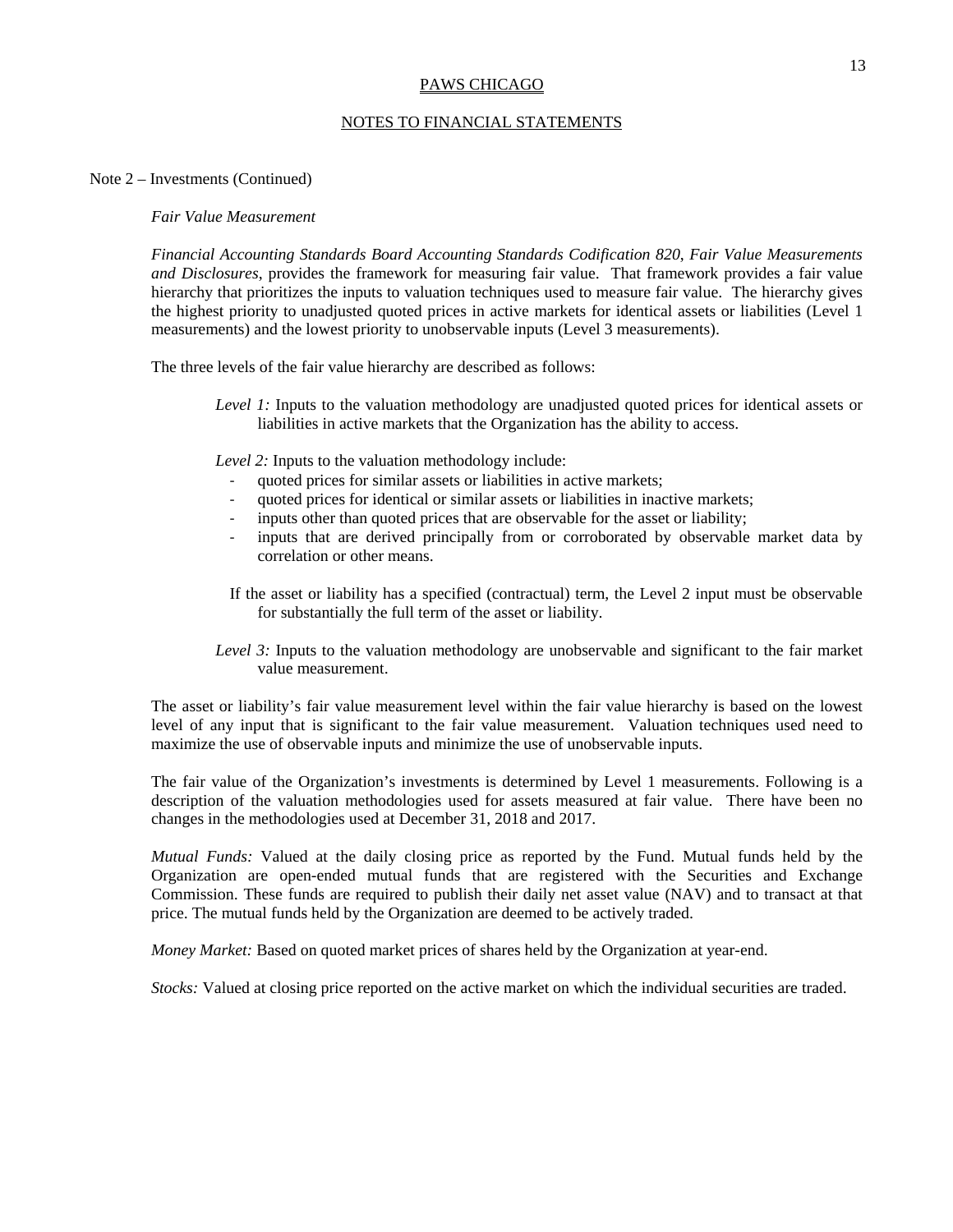# NOTES TO FINANCIAL STATEMENTS

# Note 3 – Unconditional Promises to Give

Unconditional promises to give have been received in support of the spay/neuter clinic, the adoption center, and the endowment fund. Carrying value of unconditional promises to give is determined by calculating the present values of estimated future pledge payments expected to be received, over the expected term of the agreements, using a risk-adjusted discount rate of 3.25% at December 31, 2018 and 2017.

Unconditional promises to give include the following:

|                                               | 2018           | 2017               |
|-----------------------------------------------|----------------|--------------------|
| Promises to give beginning of year            | \$2,509,133    | \$2,261,712        |
| Amount pledged during the year                | 940,000        | 980,000            |
| Amount collected during the year              | (1,017,174)    | (715, 357)         |
| Pledges written off                           | (31,500)       | (17,222)           |
| Promises to give end of year                  | 2,400,459      | 2,509,133          |
| Less:                                         |                |                    |
| Discounts to present value                    | (183, 456)     | (198, 333)         |
| Allowance for doubtful promises               | (70,000)       | (20,000)           |
| Net promises to give                          | \$2,147,003    | <u>\$2,290,800</u> |
| Promises to give expected to be collected in: |                |                    |
|                                               | 2018           | 2017               |
| Less than one year                            | 825,754<br>\$. | 890,983<br>S.      |
| One to five years                             | 1,399,705      | 1,383,384          |
| More than five years                          | 175,000        | 234,766            |
|                                               | \$2.400.459    | \$2,509,133        |

# Note 4 – Inventories

Inventories at December 31, 2018 and 2017 consist of the following:

|                  | 2018     | 2017     |
|------------------|----------|----------|
| Merchandise      | \$33,393 | \$47,702 |
| Medical supplies | 57.222   | 67.958   |
|                  | 90.615   | 115.660  |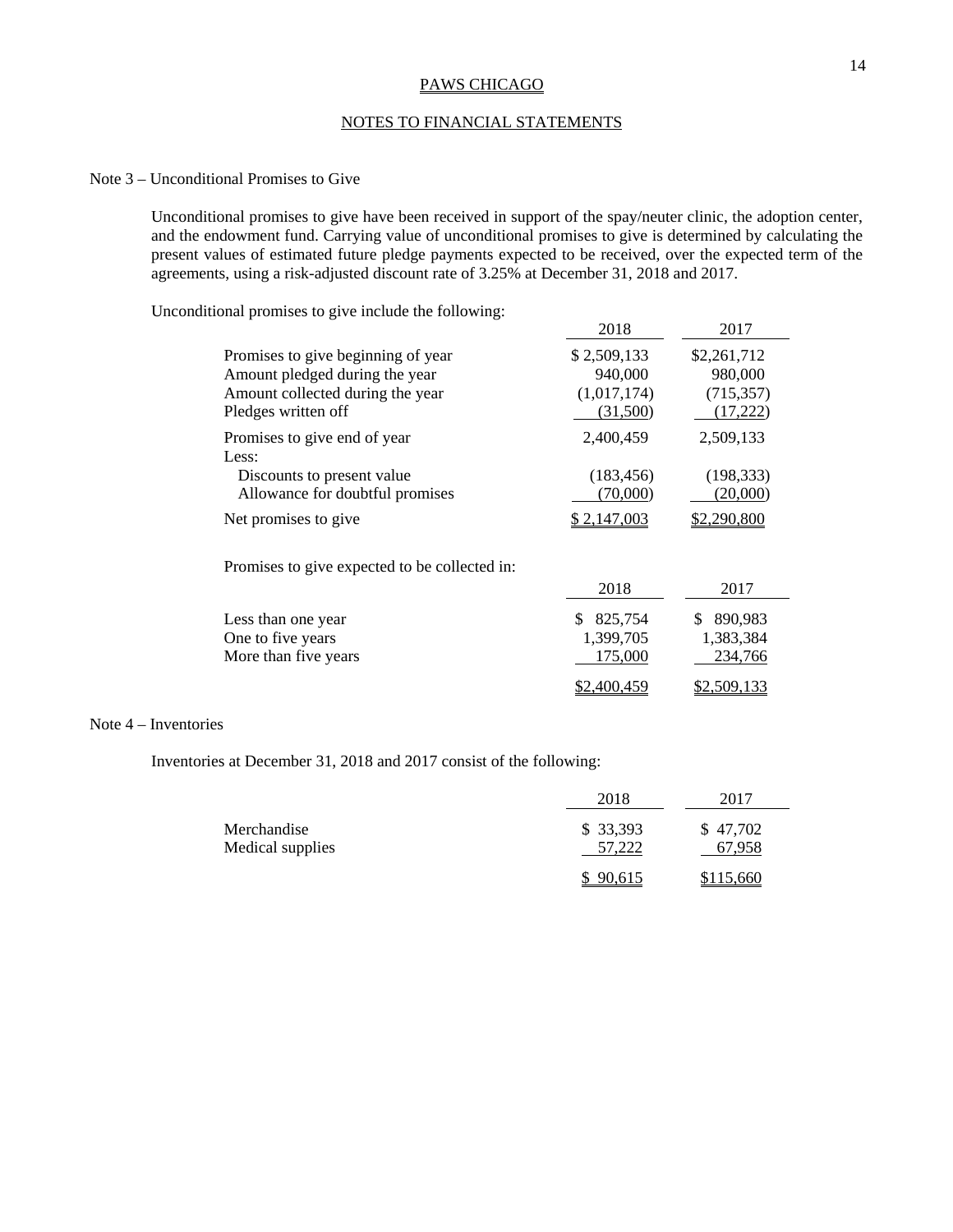#### NOTES TO FINANCIAL STATEMENTS

#### Note 5 – Property, Equipment, and Depreciation

Property and equipment at December 31, 2018 and 2017 consists of the following:

|                                     | 2018         | 2017         |
|-------------------------------------|--------------|--------------|
| Land                                | \$ 3,874,619 | \$ 3,874,619 |
| <b>Buildings</b>                    | 9,194,107    | 9,032,139    |
| Furniture fixtures and improvements | 1,717,514    | 1,576,683    |
| Equipment                           | 571,582      | 551,328      |
| Computer equipment                  | 479,455      | 472,972      |
| Software                            | 283,233      | 260,015      |
| Vehicles                            | 511,732      | 456,526      |
|                                     | 16,632,242   | 16,224,282   |
| Less accumulated depreciation       | 4,837,909    | 4,254,466    |
|                                     | 11.794.333   | 11.969.816   |
| Construction in progress            | 661,265      | 177,770      |
|                                     | \$12,455,598 | \$12,147,586 |

Depreciation expense for the years ended December 31, 2018 and 2017 was \$583,443 and \$516,869, respectively.

During 2017, the Organization began a project to expand the Medical Center in order to increase the capacity of animals that the Organization can treat. The budgeted cost of the construction for the expansion of the Medical Center is \$7,600,000. The expansion of the Medical Center should be available for occupancy in April 2020.

### Note 6 – Net Assets Without Donor Restrictions

#### *Board-Designated Endowment*

The Board of Directors has designated a portion of net assets without donor restrictions as a general endowment fund to support the mission of the Organization. Since this resulted from an internal designation and is not donor-restricted, it is classified and reported as net assets without donor restrictions. The Organization determines annually any allocation of contributions, investment income, and gains or losses from investments, as well as any appropriation of its board-designated endowments for expenditure. There were no appropriations during the years 2018 and 2017.

Composition of and changes in board-designated endowment net assets for the years ended December 31, 2018 and 2017 are as follows:

|                                                | 2018         | 2017         |
|------------------------------------------------|--------------|--------------|
| Beginning designated balance                   | \$27,086,715 | \$21,081,953 |
| Contributions                                  | 609,430      | 1,204,762    |
| Investment income                              |              |              |
| Net appreciation (depreciation) on investments |              |              |
| Current designation                            | 2,000,000    | 4,800,000    |
| Appropriated for expenditure                   |              |              |
| Ending designated balance                      | \$29,696,145 | \$27,086,715 |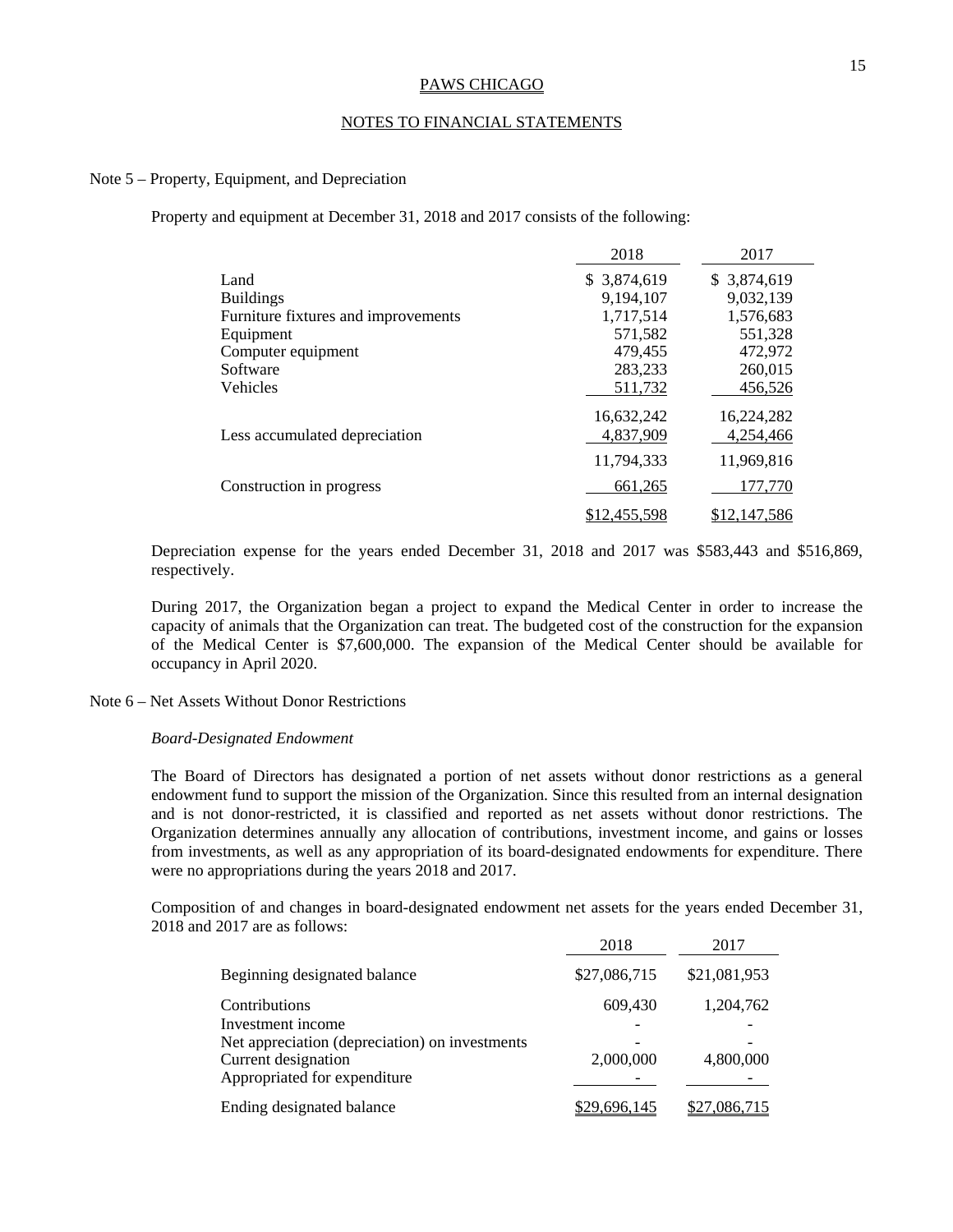#### NOTES TO FINANCIAL STATEMENTS

# Note 7 – Net Assets With Donor Restrictions

The Organization is subject to the State Prudent Management of Institutional Funds (SPMIFA) and, therefore, classifies amounts in its donor-restricted endowment funds as net assets with donor restrictions until the Board appropriates amounts for expenditure and any purpose restrictions have been met. The Board of Directors of the Organization has interpreted SPMIFA as requiring the maintenance of only the original gift amount contributed to an endowment fund, unless a donor stipulates to the contrary. As a result of this interpretation, the Organization would consider the fund to be under water if the fair value of the fund is less than the sum of (1) the original value of initial and subsequent gifts donated to the fund and (2) any accumulations to the fund that are required to be maintained in perpetuity in accordance with the applicable donor gift instrument. The Organization has interpreted SPMIFA to permit spending from underwater funds in accordance with prudent measures required under the law. The funds are not currently underwater.

In accordance with SPMIFA, the Organization considers the following factors in making a determination to appropriate or accumulate donor-restricted endowment funds: (1) the duration and preservation of the funds, (2) the purposes of the donor-restricted endowment funds, (3) general economic conditions, (4) the possible effect of inflation and deflation, (5) the expected total return from income and the appreciation of investments, (6) other resources of the Organization, and (7) the Organization's investment policies.

The Organization has adopted investment and spending policies that accept prudent levels of short and longterm volatility consistent with the near-term cash flow needs, funding level, and long-term liability structure of the investment portfolio. To achieve long-term rate-of-return objectives, the Organization relies on a total return strategy in which investment returns are achieved through both capital appreciation (realized and unrealized) and current yield (interest and dividends). The Organization targets a diversified asset allocation that places a greater emphasis on equity-based investments to achieve its long-term return objectives within prudent risk constraints. The Organization appropriates for expenditure all of the investment income of the funds. This is consistent with the objective to provide income for its programs, preserve endowment assets without subjecting them to substantial risk, and provide additional real growth through new gifts.

Changes in net assets with donor restrictions as of December 31, 2018 and 2017 are as follows:

|                              | Perpetual   | Purpose     |              |
|------------------------------|-------------|-------------|--------------|
|                              | In Nature   | Restricted  | Total        |
| December 31, 2018            |             |             |              |
| Endowment Funds:             |             |             |              |
| Beginning of year            | \$5,934,296 | \$8,389,610 | \$14,323,906 |
| Contributions                | 2,446,078   | 1,372,294   | 3,818,372    |
| Investment income            |             |             |              |
| Appropriated for expenditure |             | (1,268,707) | (1,268,707)  |
| End of year                  | \$8,380,374 | \$8,493,197 | \$16,873,571 |
| December 31, 2017            |             |             |              |
| Endowment Funds:             |             |             |              |
| Beginning of year            | \$4,214,877 | \$6,852,147 | \$11,067,024 |
| Contributions                | 1,719,419   | 2,738,464   | 4,457,883    |
| Investment income            |             |             |              |
| Appropriated for expenditure |             | 1.201.001   | 1.201.001    |
| End of year                  |             | \$8,389,610 | 14.323.906   |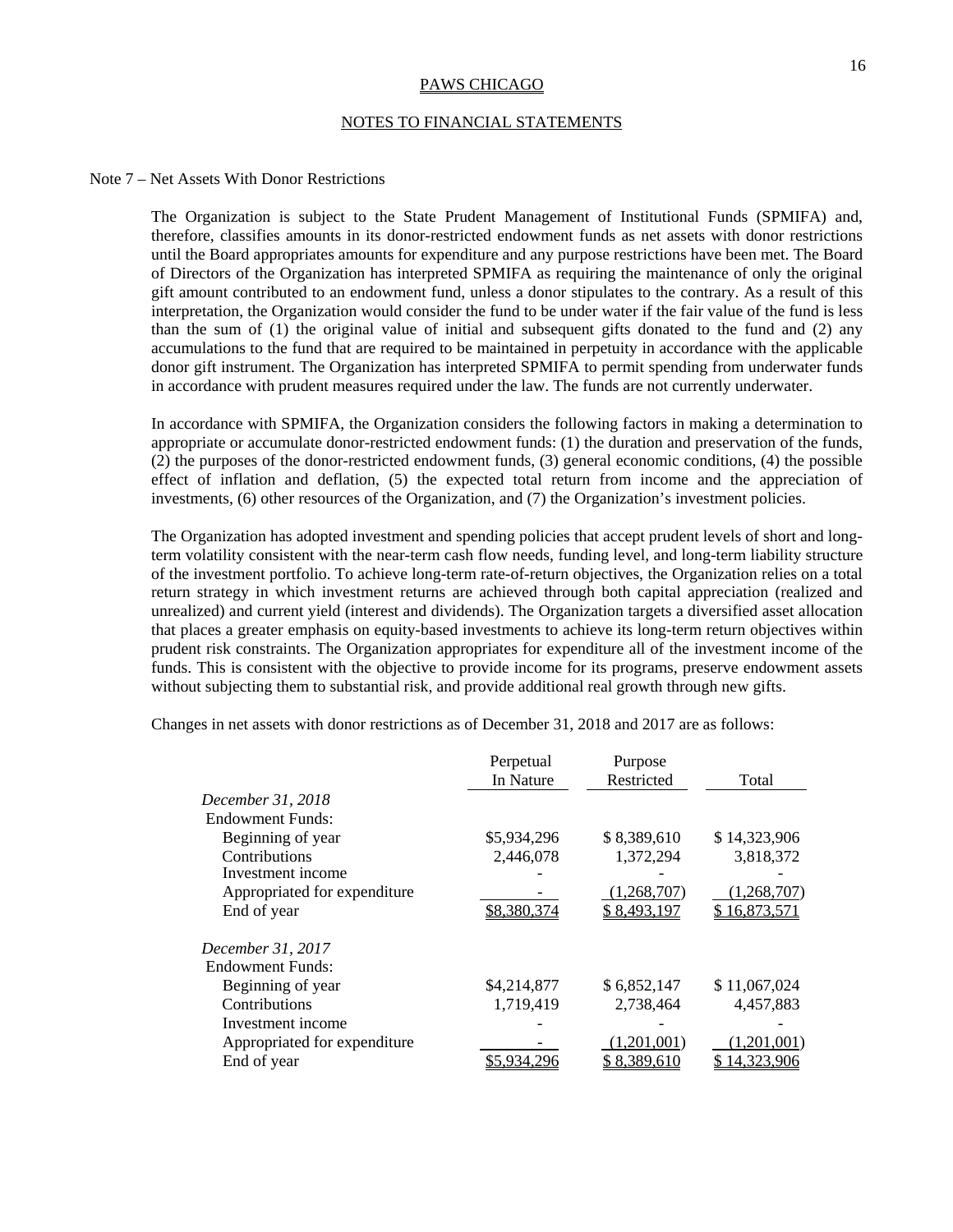# NOTES TO FINANCIAL STATEMENTS

# Note 7 – Net Assets (Continued)

#### *Donor-restricted - Perpetual in Nature*

The Organization's net assets with donor restrictions include seven donor-restricted endowment funds. Contributions to the endowment fund are subject to donor restrictions that stipulate the original principal of the gift to be held and invested by the Organization indefinitely, and income from the fund is to be expended for program services. As required by generally accepted accounting principles, net assets associated with endowment funds are classified and reported based on the existence or absence of donor-imposed restrictions.

Following is a summary of funds that have restrictions that are perpetual in nature as of December 31:

|                                                    | 2018        | 2017        |
|----------------------------------------------------|-------------|-------------|
| Free spay/neuter program                           | \$1,231,296 | \$1,231,296 |
| <b>Lincoln Park Adoption Center</b>                | 4,960,697   | 3,593,000   |
| Medical assistance for dogs with treatable illness | 500,000     | 500,000     |
| Medical Center Campaign Fund Endowment             | 348,381     | 105,000     |
| Medical treatment of animals under 6 months old    | 180,000     | 180,000     |
| Medical treatment of kittens                       | 800,000     |             |
| General endowment                                  | 360,000     | 325,000     |
|                                                    | \$8,380,374 | \$5.934.296 |

When donors amend or clarify intent for applicable gifts and contributions reported in a previous fiscal year, revisions are separately reflected as donor designated changes within the statement of activities.

#### *Donor-Restricted – Purpose Restricted*

Following is a summary of the activity in purpose restricted net assets for the years ended December 31, 2018 and 2017:

|                                     | 2018                 |               |                    |                          |  |
|-------------------------------------|----------------------|---------------|--------------------|--------------------------|--|
|                                     | Beginning<br>Balance | Additions     | Assets<br>Released | Ending<br><b>Balance</b> |  |
| Adoption program                    | \$1,346,477          | \$<br>215,151 | 15,151<br>\$       | \$1,546,477              |  |
| <b>GUS Mobile</b>                   | 422,327              |               | 27,356             | 394,971                  |  |
| Sick and Injured / Shelter Medicine | 893,484              | 22,750        | 122,750            | 793,484                  |  |
| Spay/Neuter Clinic                  | 32,387               | 33,225        | 57,387             | 8,225                    |  |
| Strategic initiatives growth fund   | 5,335,634            | 425,487       | 562,698            | 5,198,423                |  |
| Other timing restrictions           | 359,301              | 675,680       | 483,364            | 551,617                  |  |
|                                     | \$8,389,610          | \$1,372,293   | \$1,268,707        | \$8,493,197              |  |
|                                     |                      | 2017          |                    |                          |  |
|                                     | Beginning            |               | Assets             | Ending                   |  |
|                                     | Balance              | Additions     | Released           | <b>Balance</b>           |  |
| Adoption program                    | \$1,346,477          | \$<br>60,000  | \$<br>60,000       | \$1,346,477              |  |
| <b>GUS Mobile</b>                   | 440,425              |               | 18,098             | 422,327                  |  |
| Sick and Injured / Shelter Medicine | 1,002,809            | 16,967        | 126,292            | 893,484                  |  |
| Spay/Neuter Clinic                  | 20,480               | 169,701       | 157,794            | 32,387                   |  |
| Strategic initiatives growth fund   | 3,830,591            | 1,944,519     | 439,476            | 5,335,634                |  |
| Other timing restrictions           | 211,365              | 547,277       | 399,341            | 359,301                  |  |
|                                     | \$6,852,147          | \$2,738,464   | \$1,201,001        | \$8,389,610              |  |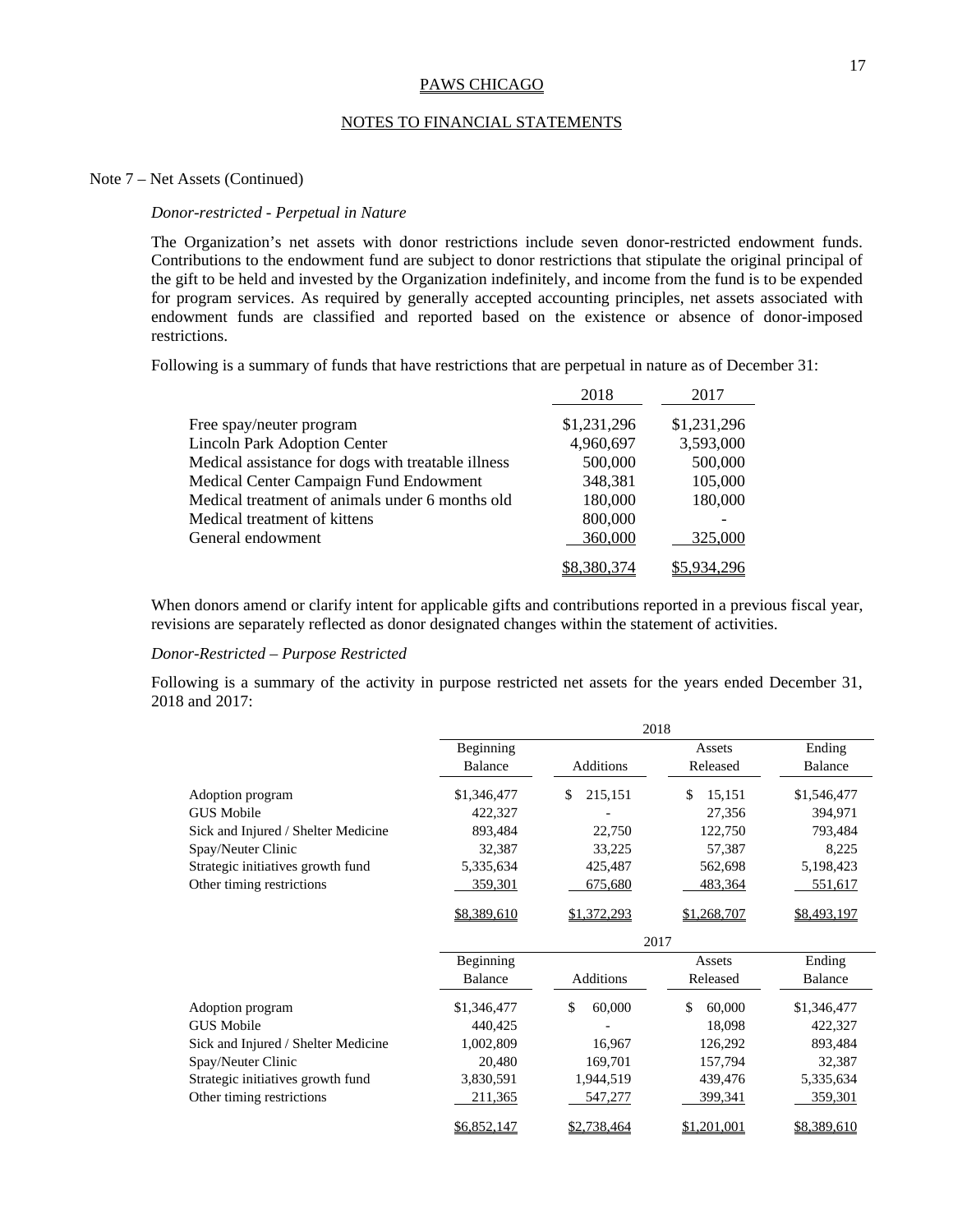#### NOTES TO FINANCIAL STATEMENTS

#### Note 8 – Liquidity and Availability of Financial Assets

The following represents the Organization's financial assets available to meet the cash needs for general expenditures within one year of the date of the statement of financial position. Financial assets have been reduced by amounts not available for general use because of contractual or donor-imposed restrictions within one year of the financial position date. Due to the nature of restrictions from contributions received from donors, the Organization has omitted all restricted contributions.

|                                                                               | 2018         | 2017         |
|-------------------------------------------------------------------------------|--------------|--------------|
| Total assets                                                                  | \$60,191,898 | \$58,627,941 |
| Less nonfinancial assets:                                                     |              |              |
| Prepaid expenses                                                              | 334,639      | 330,394      |
| Property and equipment, net                                                   | 12,455,598   | 12, 147, 586 |
|                                                                               | 12,790,237   | 12,477,980   |
| Financial assets                                                              | 47,401,661   | 46,149,961   |
| Less assets not available for general expenditures<br>within one year due to: |              |              |
| Contractual or donor imposed restrictions:                                    |              |              |
| Restrictions that are perpetual in nature                                     | 8,380,374    | 5,934,296    |
| Purpose restricted                                                            | 7,000,000    | 7,000,000    |
| Board designations set aside for liquidity needs that exceed one year         | 29,696,145   | 27,086,715   |
|                                                                               | 45,076,519   | 40,021,011   |
| Financial assets available to meet cash needs                                 |              |              |
| for general expenditures within one year                                      | 2.325.142    | 6,128,950    |

As a part of the Organization's liquidity management, it has a policy to structure its financial assets to be available as its general expenditures, liabilities, and other obligations come due. To help manage unanticipated liquidity needs, the Organization has board designated endowment as noted above. Although the Organization does not intend to spend from its board designated endowment, amounts could be made available if necessary.

#### Note  $9 -$ Operating Leases

The Organization had a lease with a retail merchant in Highland Park, Illinois whereby the Organization occupies a small space within their retail store to operate a satellite adoption facility. The lease term began in 2014 and expired December 3, 2018. The annual base rent was \$1 per year payable in advance. The lease was subject to various restrictions related to operating hours and animal care. It was not practical to estimate the fair value of the donated premises.

### Note 10 – Employee Benefit Plan

The Organization maintains a 401(k) savings plan covering substantially all employees that have completed the service requirement. For each year, the Board of Directors determines the amount of the discretionary contribution to be made to the Plan. No employer contributions were made for 2018 or 2017.